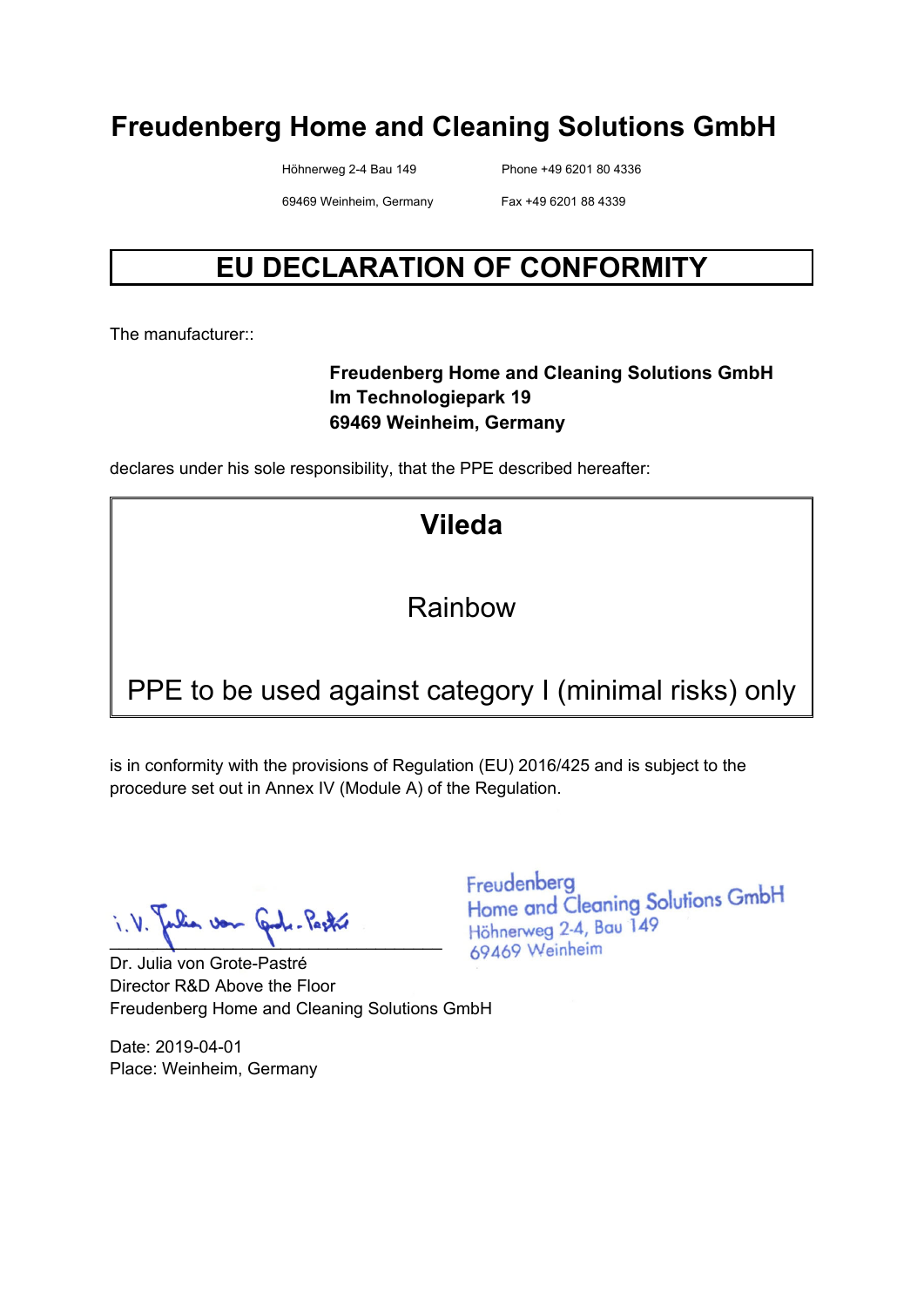Höhnerweg 2-4 Bau 149 Phone +49 6201 80 4336

69469 Weinheim, Germany Fax +49 6201 88 4339

# **ЕО ДЕКЛАРАЦИЯ ЗА СЪОТВЕТСТВИЕ**

Производителят::

#### **Freudenberg Home and Cleaning Solutions GmbH Im Technologiepark 19 69469 Weinheim, Germany**

декларира на своя отговорност, че описаните по-долу ЛПС:

**Vileda** 

#### Rainbow

### ЛПС за употреба срещу рискове от категория I (минимални рискове)

съответства на разпоредбите на Регламент (ЕС) 2016/425 и е предмет на процедурата, описана в Приложение IV (модул A) на Регламента.

 $\blacksquare$ 

Dr. Julia von Grote-Pastré Director R&D Above the Floor Freudenberg Home and Cleaning Solutions GmbH

Дата: 2019-04-01 Място: Weinheim, Germany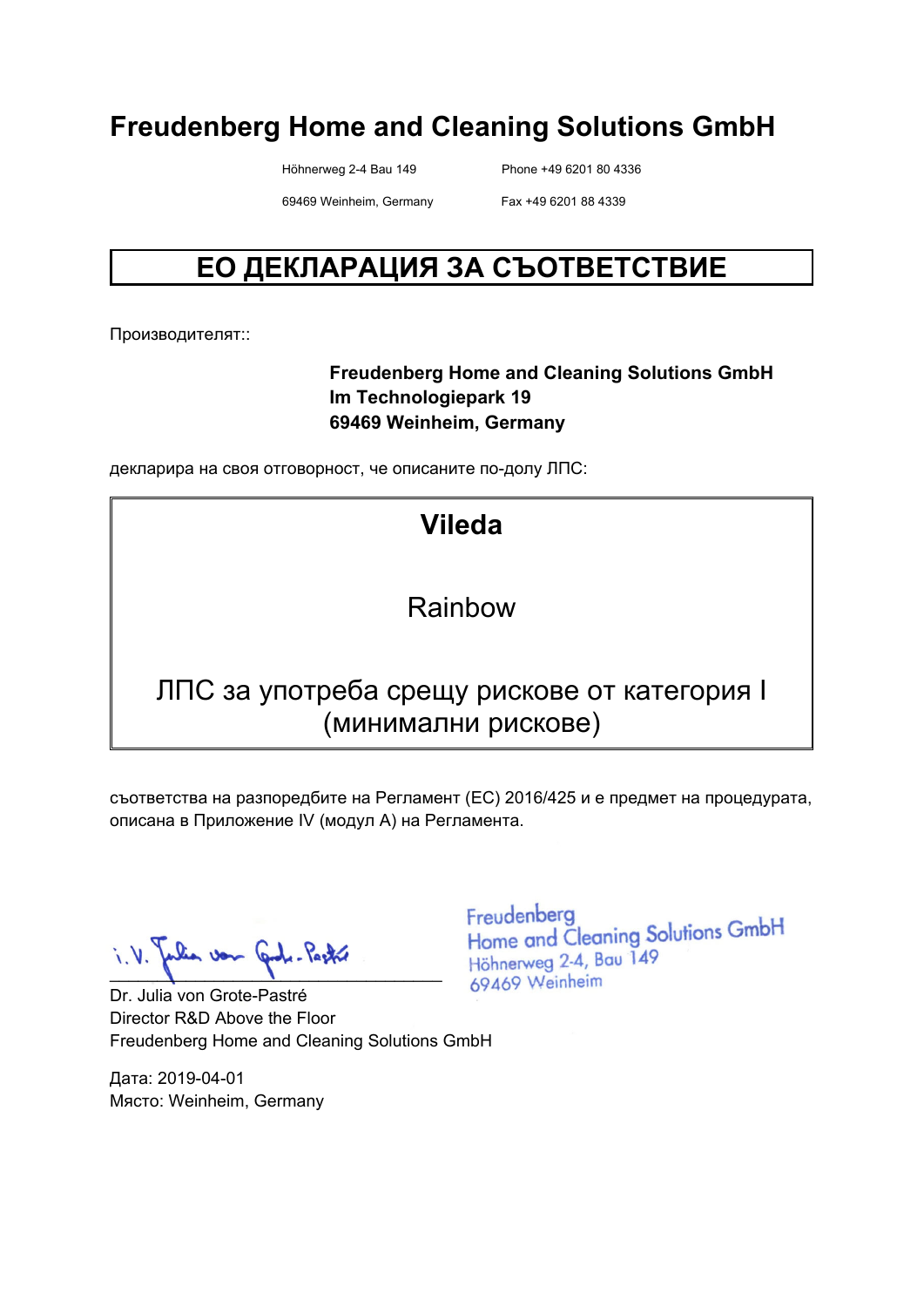Höhnerweg 2-4 Bau 149 Phone +49 6201 80 4336

69469 Weinheim, Germany Fax +49 6201 88 4339

# **DECLARACIÓN UE DE CONFORMIDAD**

El fabricante::

#### **Freudenberg Home and Cleaning Solutions GmbH Im Technologiepark 19 69469 Weinheim, Germany**

declara bajo su única responsabilidad que el EPI descrito a continuación:

**Vileda** 

Rainbow

### EPI para proteger contra riesgos de categoría I solamente (riesgos mínimos)

es conforme con las siguientes disposiciones del Reglamento (UE) 2016/425 y está sujeto al procedimiento establecido en el anexo IV (módulo A) del Reglamento.

 $\blacksquare$ 

Dr. Julia von Grote-Pastré Director R&D Above the Floor Freudenberg Home and Cleaning Solutions GmbH

Fecha: 2019-04-01 Lugar: Weinheim, Germany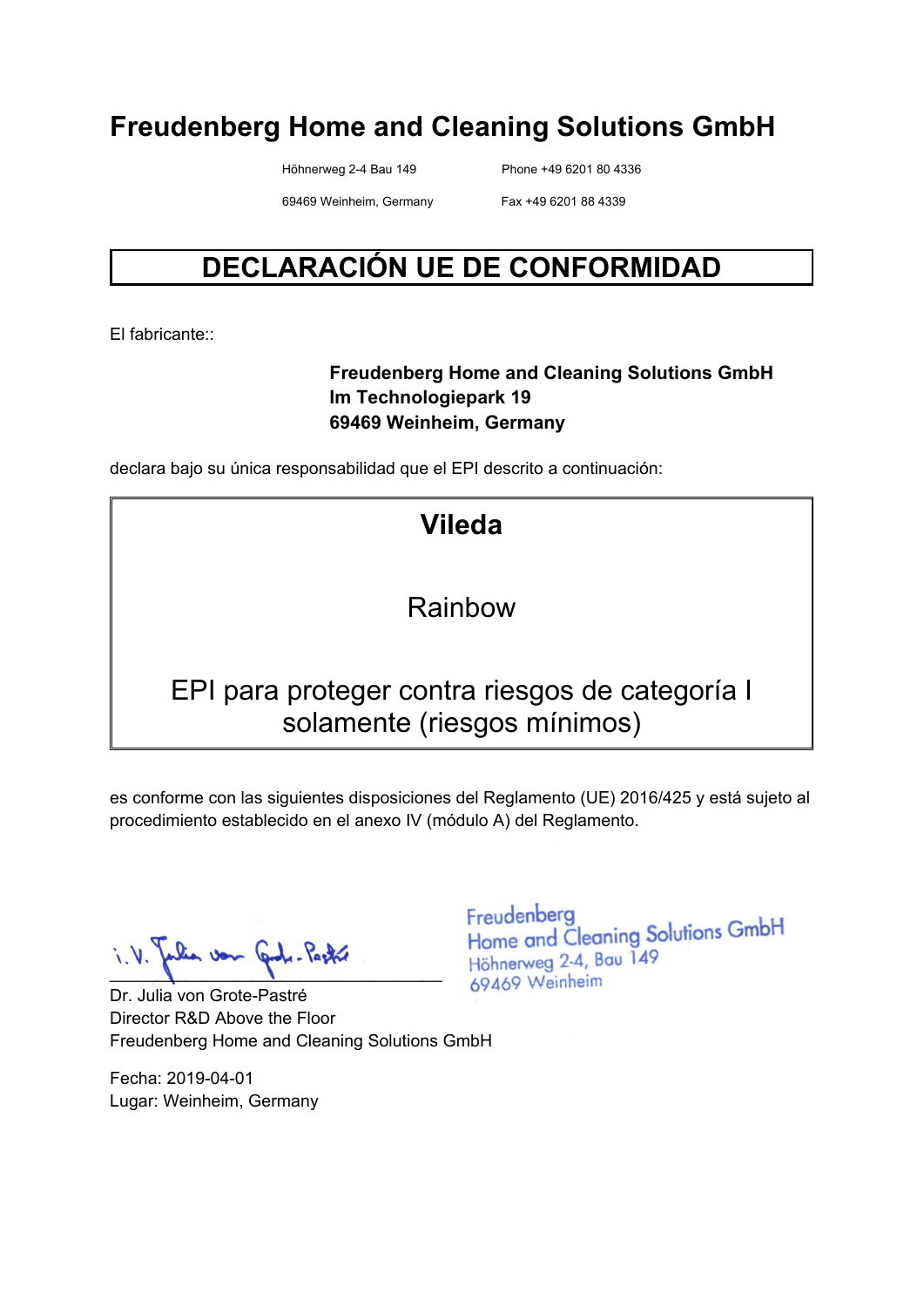Höhnerweg 2-4 Bau 149 Phone +49 6201 80 4336

69469 Weinheim, Germany Fax +49 6201 88 4339

# **EU PROHLÁŠENÍ O SHODĚ**

Výrobce::

#### **Freudenberg Home and Cleaning Solutions GmbH Im Technologiepark 19 69469 Weinheim, Germany**

na vlastní odpovědnost prohlašuje, že OOP dále popsané:

# **Vileda**

#### Rainbow

# OOP, které budou použity pouze proti rizikům kategorie I (minimální rizika)

je v souladu s ustanoveními směrnice (EU) 2016/425 a je předmětem postupu stanoveného v příloze IV (modul A) směrnice.

 $\blacksquare$ 

Dr. Julia von Grote-Pastré Director R&D Above the Floor Freudenberg Home and Cleaning Solutions GmbH

Datum: 2019-04-01 Místo: Weinheim, Germany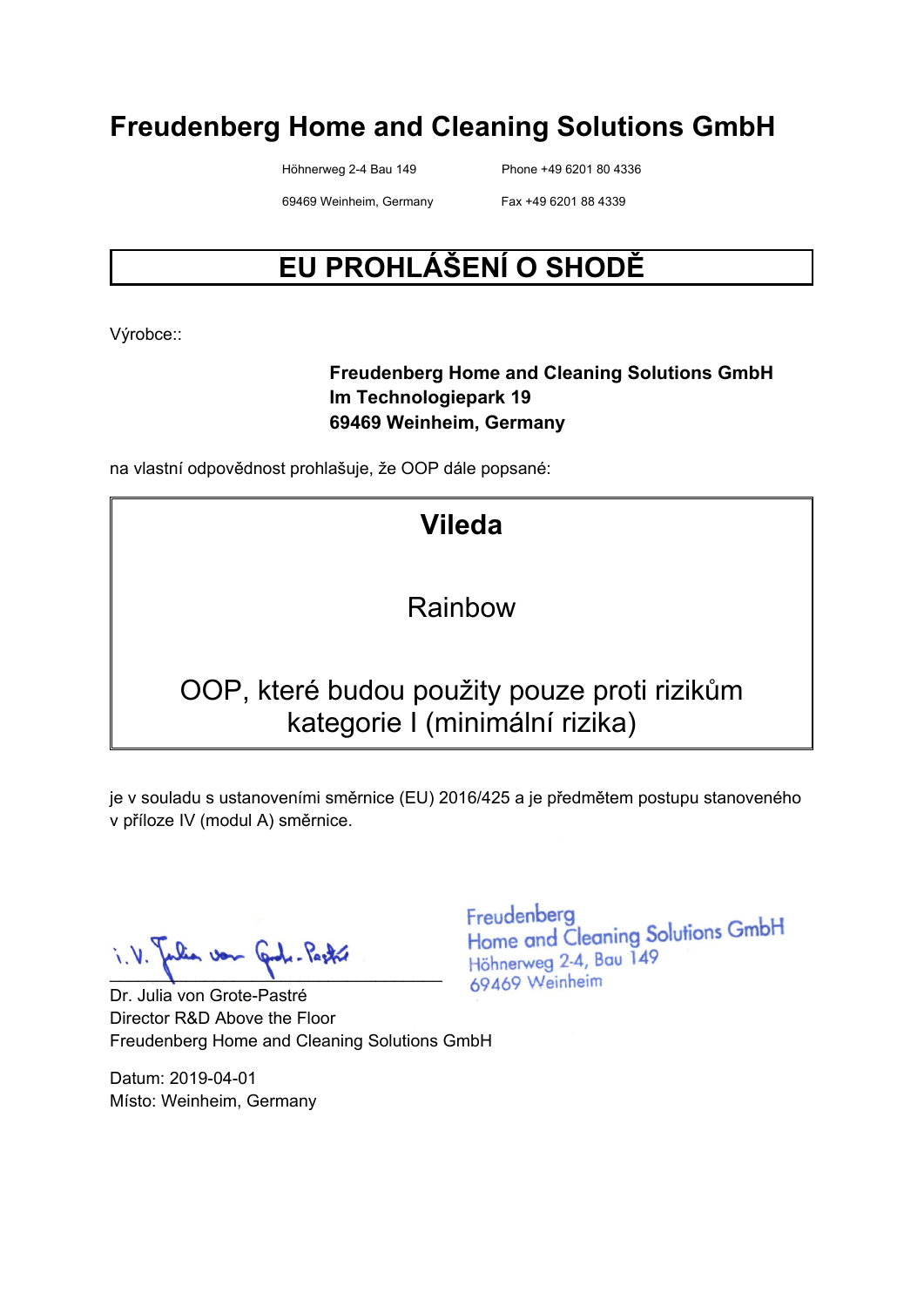Höhnerweg 2-4 Bau 149 Phone +49 6201 80 4336

69469 Weinheim, Germany Fax +49 6201 88 4339

# **EU-OVERENSSTEMMELSESERKLÆRING**

Producenten::

#### **Freudenberg Home and Cleaning Solutions GmbH Im Technologiepark 19 69469 Weinheim, Germany**

erklærer under eneansvar, at PPE, der er beskrevet i det følgende:

**Vileda** 

### Rainbow

# PPE, der udelukkende skal anvendes til kategori I (minimale risici)

er i overensstemmelse med bestemmelserne i Forordning (EU) 2016/425 og er underlagt proceduren, der er fastlagt i Bilag IV (Modul A) i forordningen.

lia von John Partie  $\blacksquare$ 

Dr. Julia von Grote-Pastré Director R&D Above the Floor Freudenberg Home and Cleaning Solutions GmbH

Dato: 2019-04-01 Sted: Weinheim, Germany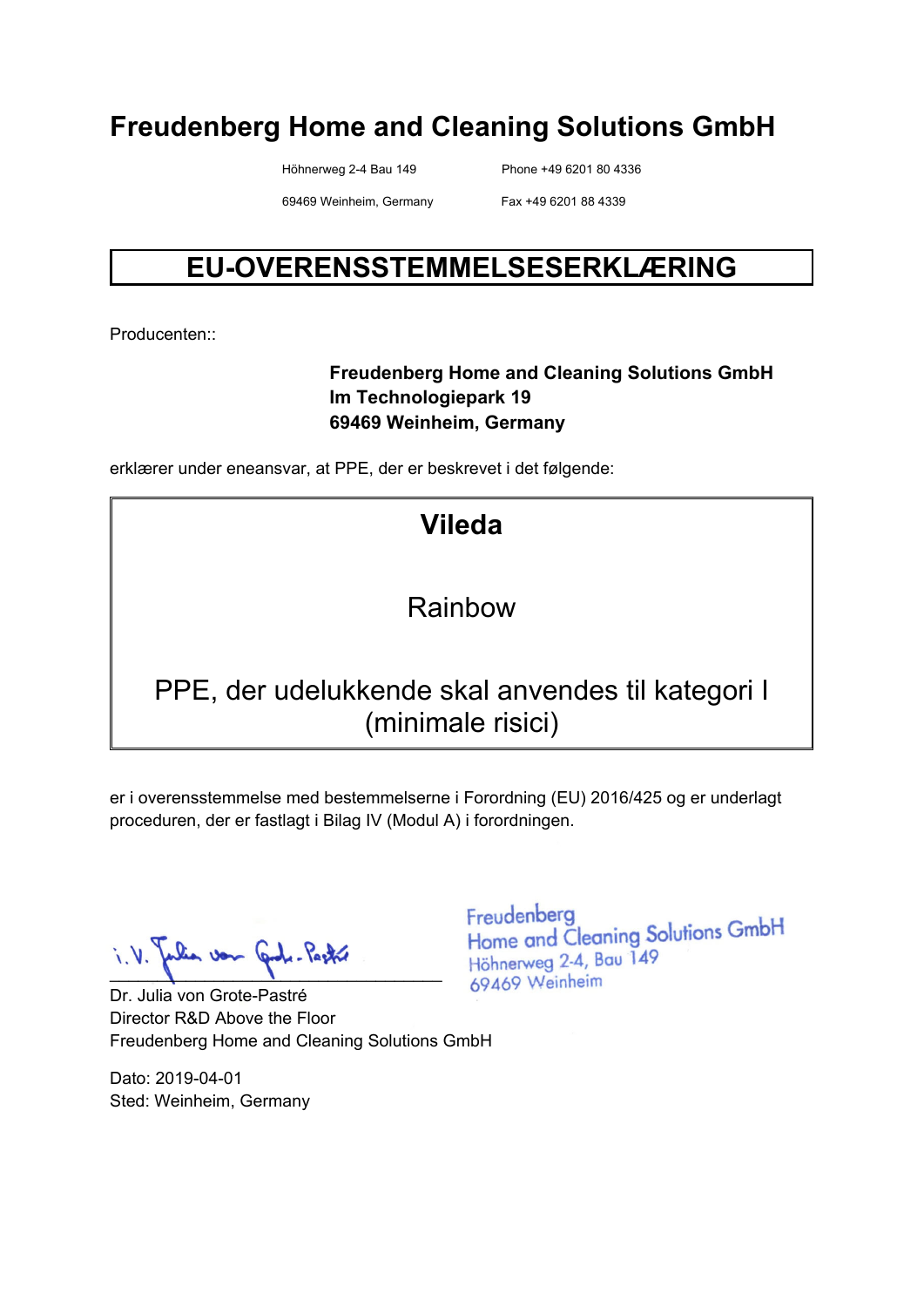Höhnerweg 2-4 Bau 149 Phone +49 6201 80 4336

69469 Weinheim, Germany Fax +49 6201 88 4339

# **EU-KONFORMITÄTSERKLÄRUNG**

Der Hersteller::

#### **Freudenberg Home and Cleaning Solutions GmbH Im Technologiepark 19 69469 Weinheim, Germany**

erklärt in alleiniger Verantwortung, dass die nachstehend beschriebene PSA:

**Vileda** 

Rainbow

# PSA für die ausschließliche Verwendung gemäß Kategorie I (minimale Risiken)

die Vorschriften der Verordnung (EU) 2016/425 erfüllt und dem im Anhang IV (Modul A) beschriebenen Verfahren unterliegt.

 $\blacksquare$ 

Dr. Julia von Grote-Pastré Director R&D Above the Floor Freudenberg Home and Cleaning Solutions GmbH

Datum: 2019-04-01 Ort: Weinheim, Germany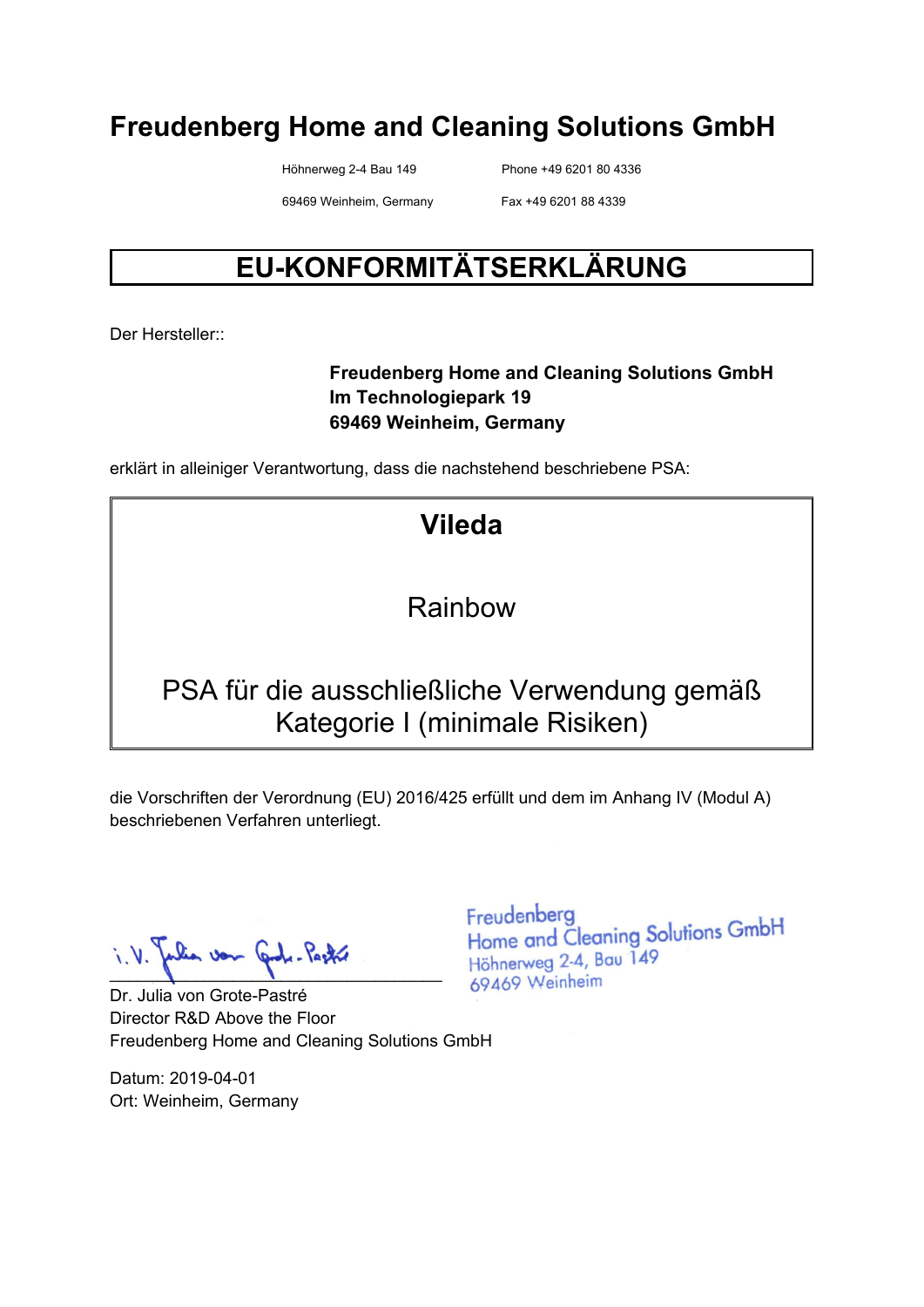Höhnerweg 2-4 Bau 149 Phone +49 6201 80 4336

69469 Weinheim, Germany Fax +49 6201 88 4339

# **EL-I VASTAVUSDEKLARATSIOON**

Tootja::

#### **Freudenberg Home and Cleaning Solutions GmbH Im Technologiepark 19 69469 Weinheim, Germany**

kinnitab oma ainuvastutusel, et käesolevalt kirjeldatud IKV:

# **Vileda**

### Rainbow

# IKV, mida kasutatakse ainult I kategooria ohtude vastu (minimaalsed ohud)

vastab määruse (EL) 2016/425 sätetele ja peab läbima määruse Lisas IV (Moodul A) sätestatud protseduuri.

lia von Cade-Pastre  $\blacksquare$ 

Dr. Julia von Grote-Pastré Director R&D Above the Floor Freudenberg Home and Cleaning Solutions GmbH

Kuupäev: 2019-04-01 Koht: Weinheim, Germany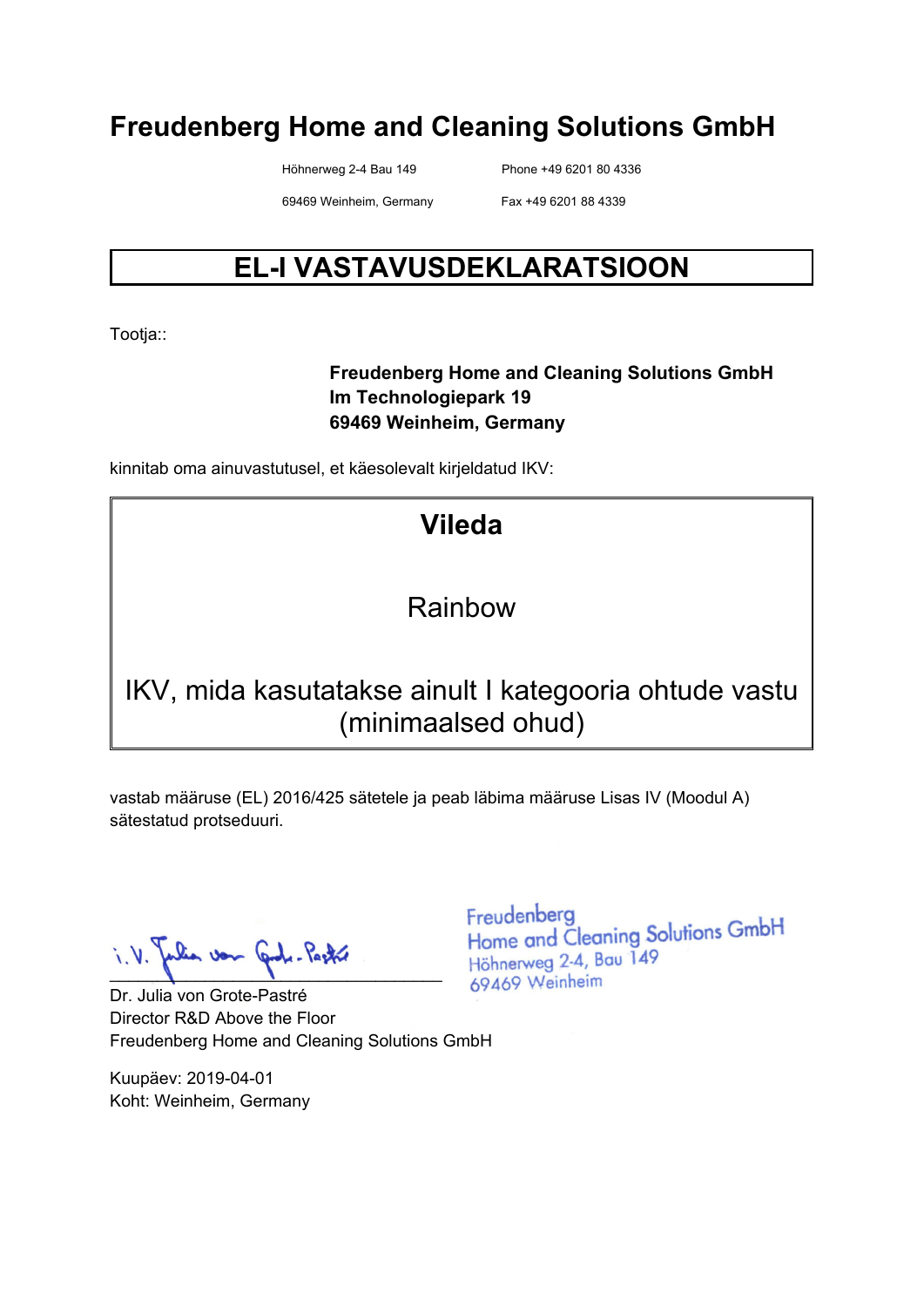Höhnerweg 2-4 Bau 149 Phone +49 6201 80 4336

69469 Weinheim, Germany Fax +49 6201 88 4339

# **ΔΗΛΩΣΗ ΣΥΜΜΟΡΦΩΣΗΣ ΕΕ**

Ο κατασκευαστής::

#### **Freudenberg Home and Cleaning Solutions GmbH Im Technologiepark 19 69469 Weinheim, Germany**

δηλώνει με αποκλειστική του ευθύνη ότι το μέσο ατομικής προστασίας που περιγράφεται κάτωθι:

# **Vileda**

Rainbow

### Μέσο ατομικής προστασίας για προστασία από κινδύνους κατηγορίας I (ήσσονος σημασίας) μόνο

συμμορφώνεται προς τις διατάξεις του κανονισμού (ΕΕ) 2016/425 και υπόκειται στη διαδικασία που ορίζεται στο Παράρτημα IV (Ενότητα Α) του κανονισμού.

 $\blacksquare$ 

Dr. Julia von Grote-Pastré Director R&D Above the Floor Freudenberg Home and Cleaning Solutions GmbH

Ημερομηνία: 2019-04-01 Τόπος: Weinheim, Germany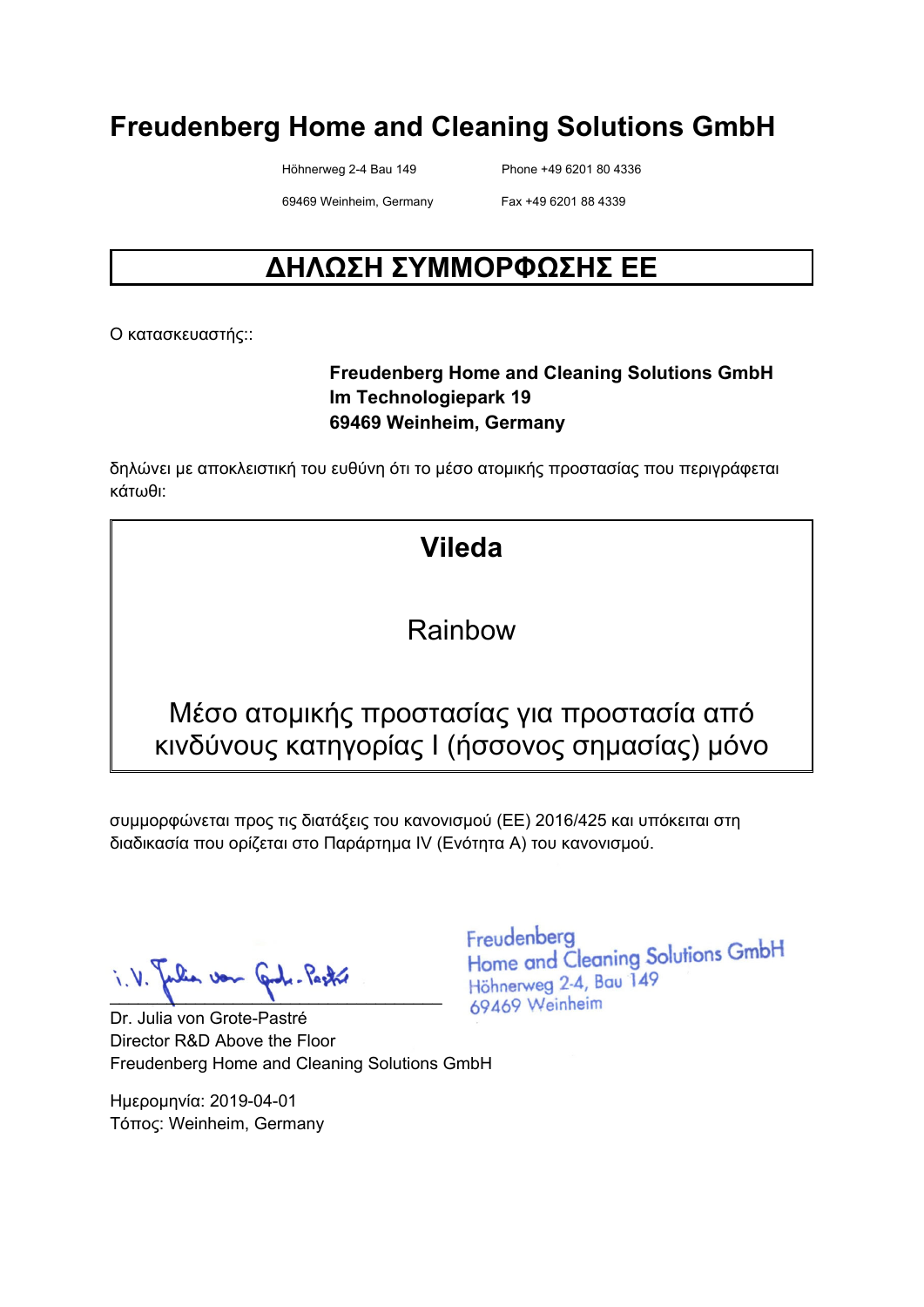Höhnerweg 2-4 Bau 149 Phone +49 6201 80 4336

69469 Weinheim, Germany Fax +49 6201 88 4339

# **DÉCLARATION EU DE CONFORMITÉ**

Le fabricant :

#### **Freudenberg Home and Cleaning Solutions GmbH Im Technologiepark 19 69469 Weinheim, Germany**

déclare sous sa seule responsabilité que l'EPI décrit ci-après:

# **Vileda**

### Rainbow

### EPI destiné à la protection contre les risques de catégorie I (risques minimes)

est en conformité avec les dispositions du Règlement (UE) 2016/425 et doit se soumettre à la procédure établie dans l'Annexe IV (Module A) du Règlement.

 $\blacksquare$ 

Dr. Julia von Grote-Pastré Director R&D Above the Floor Freudenberg Home and Cleaning Solutions GmbH

Date: 2019-04-01 Lieu: Weinheim, Germany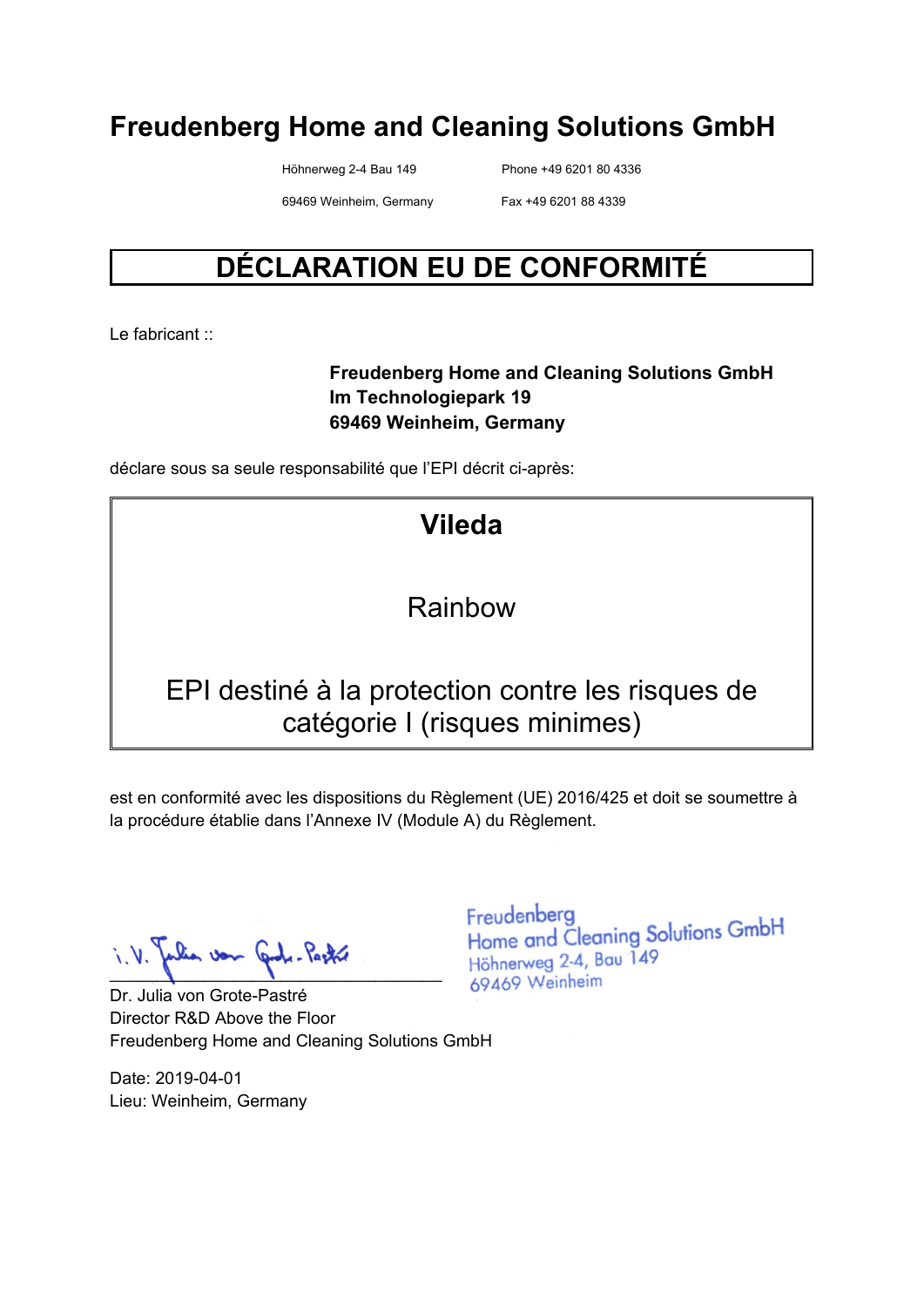Höhnerweg 2-4 Bau 149 Phone +49 6201 80 4336

69469 Weinheim, Germany Fax +49 6201 88 4339

# **DEARBHÚ COMHRÉIREACHTA AE**

Déanann an monaróir::

#### **Freudenberg Home and Cleaning Solutions GmbH Im Technologiepark 19 69469 Weinheim, Germany**

a dhearbhú, as a stuaim féin agus é féin amháin freagrach, maidir leis an TCP a thuairiscítear anseo ina dhiaidh seo:

| <b>Vileda</b>                                                    |  |
|------------------------------------------------------------------|--|
| Rainbow                                                          |  |
| TCP atá le húsáid in aghaidh rioscaí chatagóir I<br>(íosrioscaí) |  |

go bhfuil sé i gcomhréir le forálacha Rialachán (AE) 2016/425 agus go bhfuil sé faoi réir an nós imeachta atá leagtha amach in Iarscríbhinn IV (Modúl A) den Rialachán.

when von Cond. Partir  $\blacksquare$ 

Dr. Julia von Grote-Pastré Director R&D Above the Floor Freudenberg Home and Cleaning Solutions GmbH

Dáta: 2019-04-01 Áit: Weinheim, Germany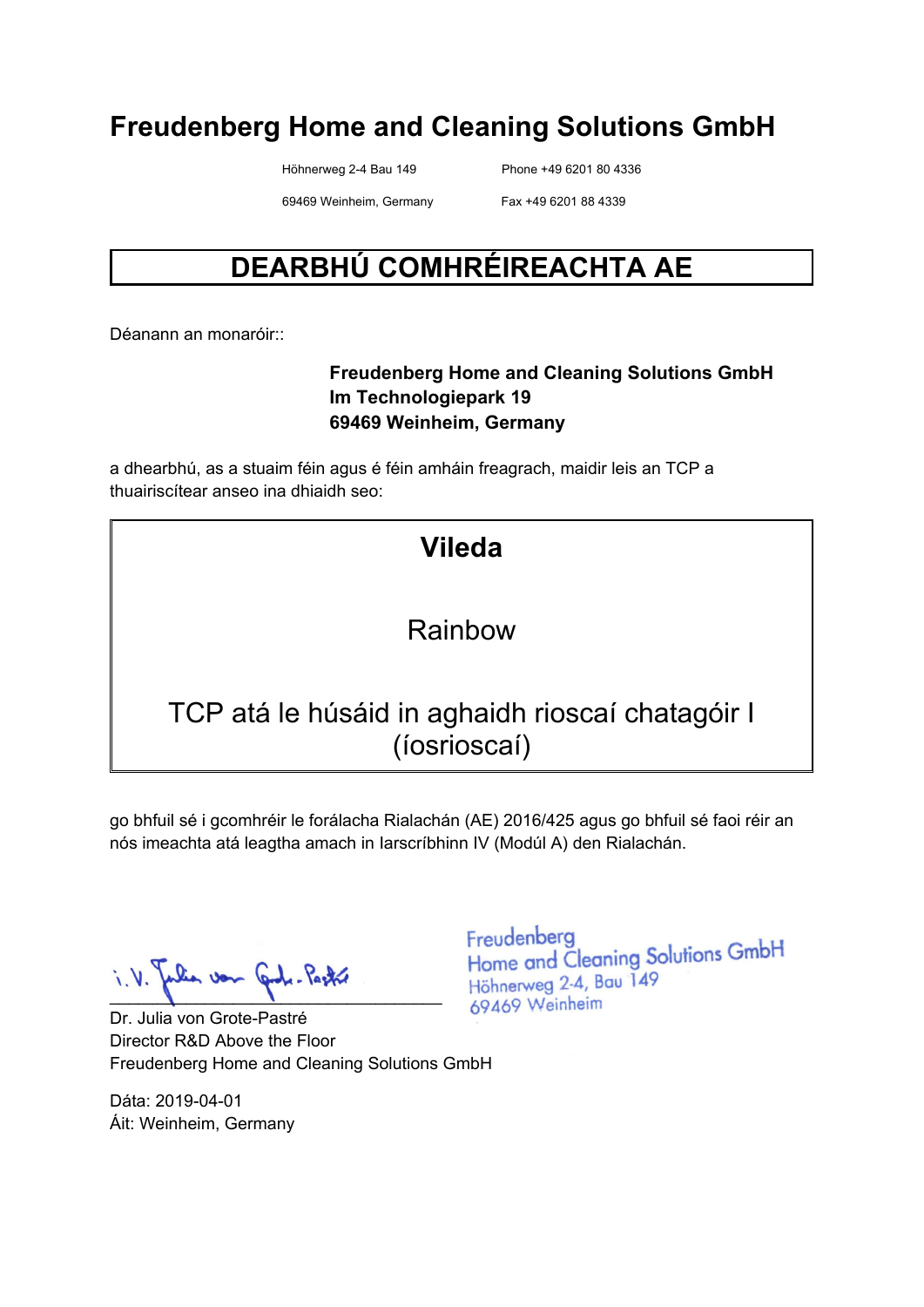Höhnerweg 2-4 Bau 149 Phone +49 6201 80 4336

69469 Weinheim, Germany Fax +49 6201 88 4339

# **IZJAVA O SUKLADNOSTI ZA EU**

Proizvođač<sup>::</sup>

#### **Freudenberg Home and Cleaning Solutions GmbH Im Technologiepark 19 69469 Weinheim, Germany**

izjavljuje pod svojom isključivom odgovornosti da je osobna zaštitna oprema opisana u nastavku:

# **Vileda**

#### Rainbow

Osobna zaštitna oprema koja se mora koristiti samo u slučaju opasnosti kategorije I (minimalna opasnost)

u skladu je s propisima Odredbe (EU) 2016/425 i predmet postupka navedenog u Dodatku IV (Modul A) Odredbe.

 $\blacksquare$ 

Dr. Julia von Grote-Pastré Director R&D Above the Floor Freudenberg Home and Cleaning Solutions GmbH

Datum: 2019-04-01 Mjesto: Weinheim, Germany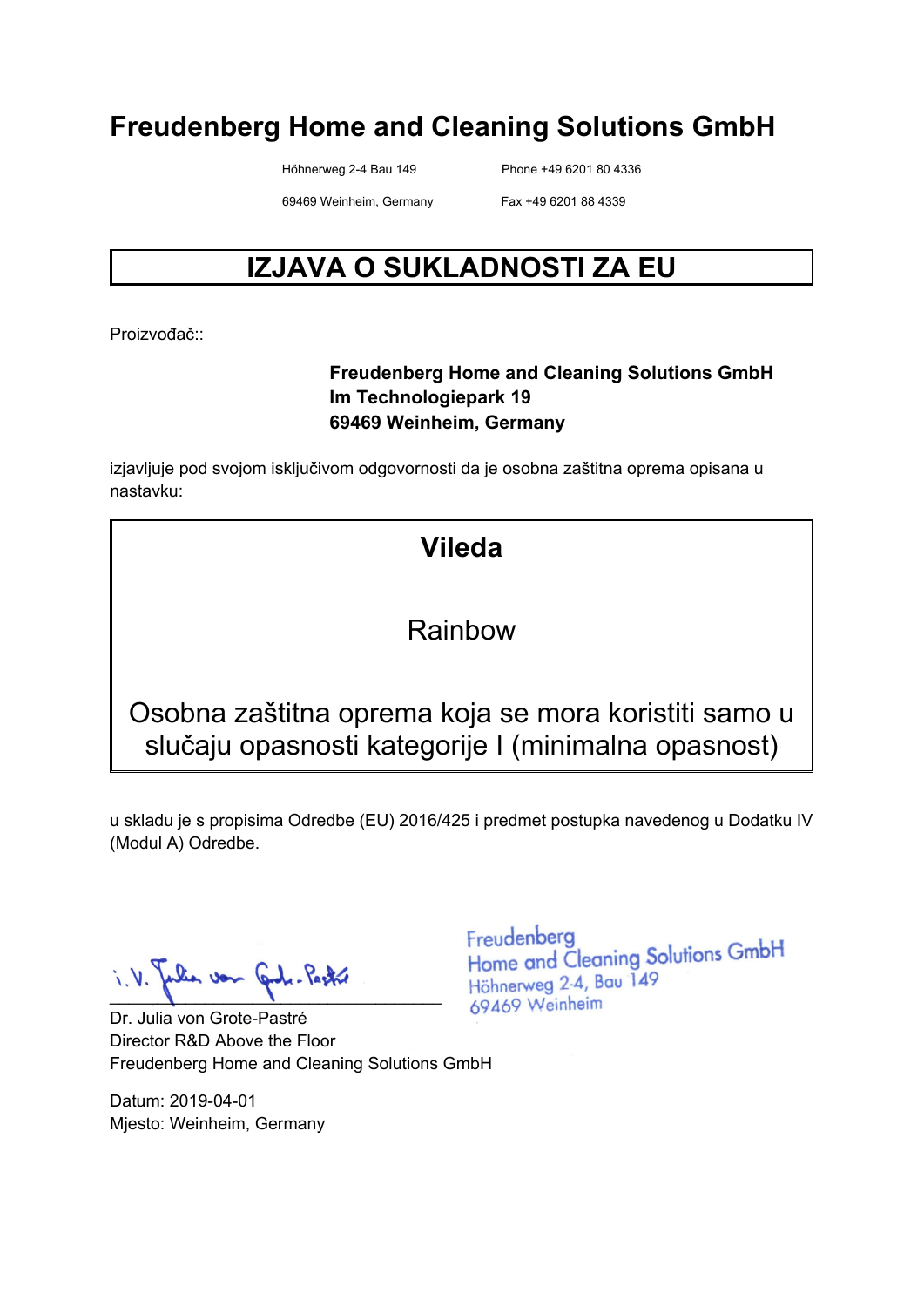Höhnerweg 2-4 Bau 149 Phone +49 6201 80 4336

69469 Weinheim, Germany Fax +49 6201 88 4339

# **DICHIARAZIONE DI CONFORMITÀ UE**

Il fabbricante::

#### **Freudenberg Home and Cleaning Solutions GmbH Im Technologiepark 19 69469 Weinheim, Germany**

dichiara sotto la propria e unica responsabilità che il DPI descritto di seguito:

**Vileda** 

#### Rainbow

# DPI da utilizzare per proteggere da rischi di categoria I (rischi minimi)

è conforme alle disposizioni del regolamento (UE) 2016/425 ed è soggetto alla procedura di cui all'allegato IV (modulo A) al regolamento.

lia von Graf. Pastre  $\blacksquare$ 

Dr. Julia von Grote-Pastré Director R&D Above the Floor Freudenberg Home and Cleaning Solutions GmbH

Data: 2019-04-01 Luogo: Weinheim, Germany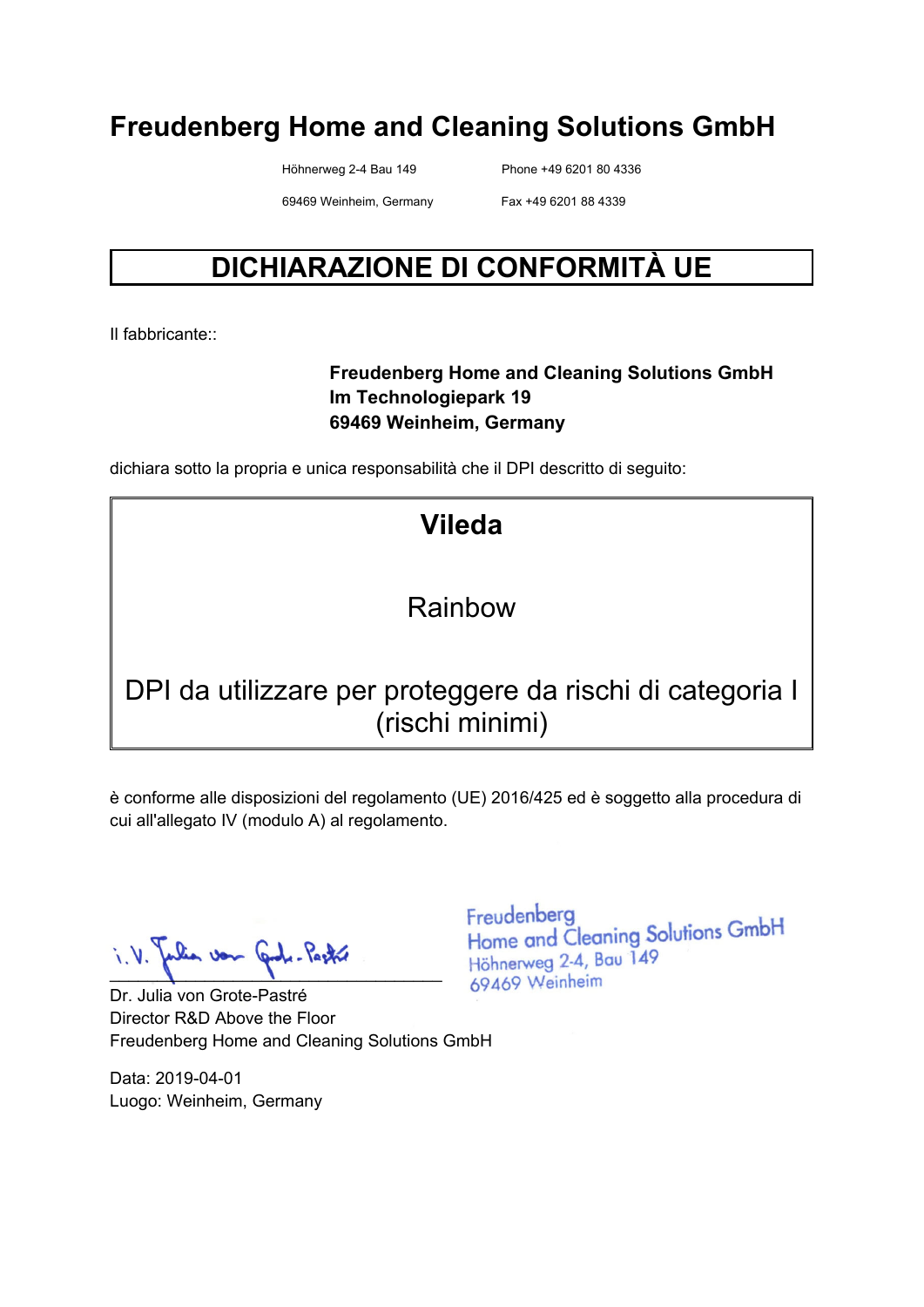Höhnerweg 2-4 Bau 149 Phone +49 6201 80 4336

69469 Weinheim, Germany Fax +49 6201 88 4339

# **ES ATBILSTĪBAS DEKLARĀCIJA**

Ražotājs:

#### **Freudenberg Home and Cleaning Solutions GmbH Im Technologiepark 19 69469 Weinheim, Germany**

paziņo uz savu atbildību, ka IAL, kas aprakstīts turpmāk:

# **Vileda**

### Rainbow

# IAL, kas jāizmanto pret I kategorijas riskiem

atbilst Regulas (ES) 2016/425 noteikumiem un uz to attiecas Regulas IV pielikumā (A modulis) noteiktā procedūra.

 $\blacksquare$ 

Dr. Julia von Grote-Pastré Director R&D Above the Floor Freudenberg Home and Cleaning Solutions GmbH

Datums: 2019-04-01 Vieta: Weinheim, Germany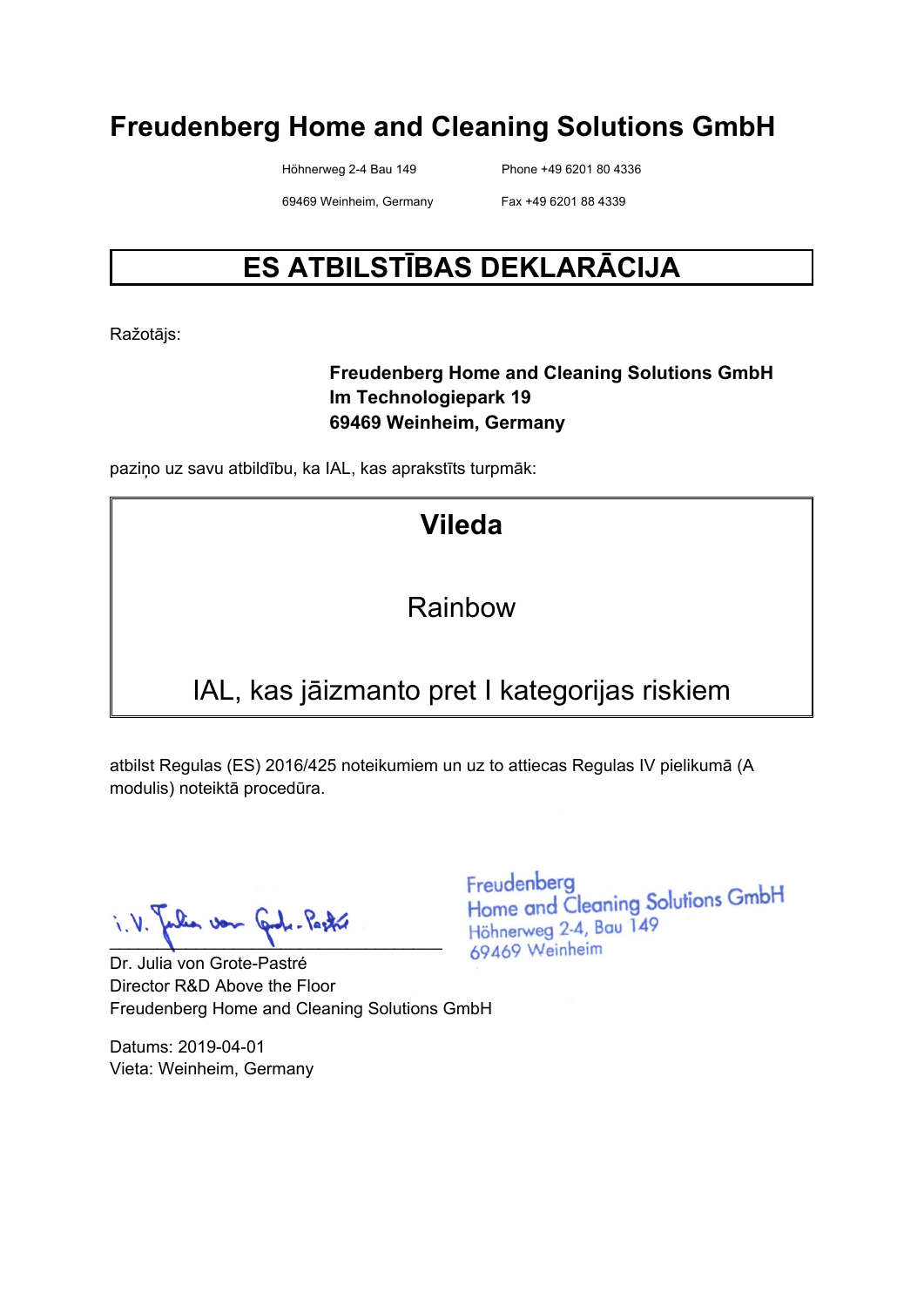Höhnerweg 2-4 Bau 149 Phone +49 6201 80 4336

69469 Weinheim, Germany Fax +49 6201 88 4339

# **ES ATITIKTIES DEKLARACIJA**

Gamintojas::

#### **Freudenberg Home and Cleaning Solutions GmbH Im Technologiepark 19 69469 Weinheim, Germany**

prisiimdamas visą atsakomybę pareiškia, kad toliau aprašytos AAP:

**Vileda** 

### Rainbow

### AAP skirtos naudoti tik esant I rizikos kategorijai (minimali rizika)

atitinka Reglamento (ES) 2016/425 nuostatas ir joms taikoma procedūra, nustatyta Reglamento IV priede (A modulis).

 $\blacksquare$ 

Dr. Julia von Grote-Pastré Director R&D Above the Floor Freudenberg Home and Cleaning Solutions GmbH

Data: 2019-04-01 Vieta: Weinheim, Germany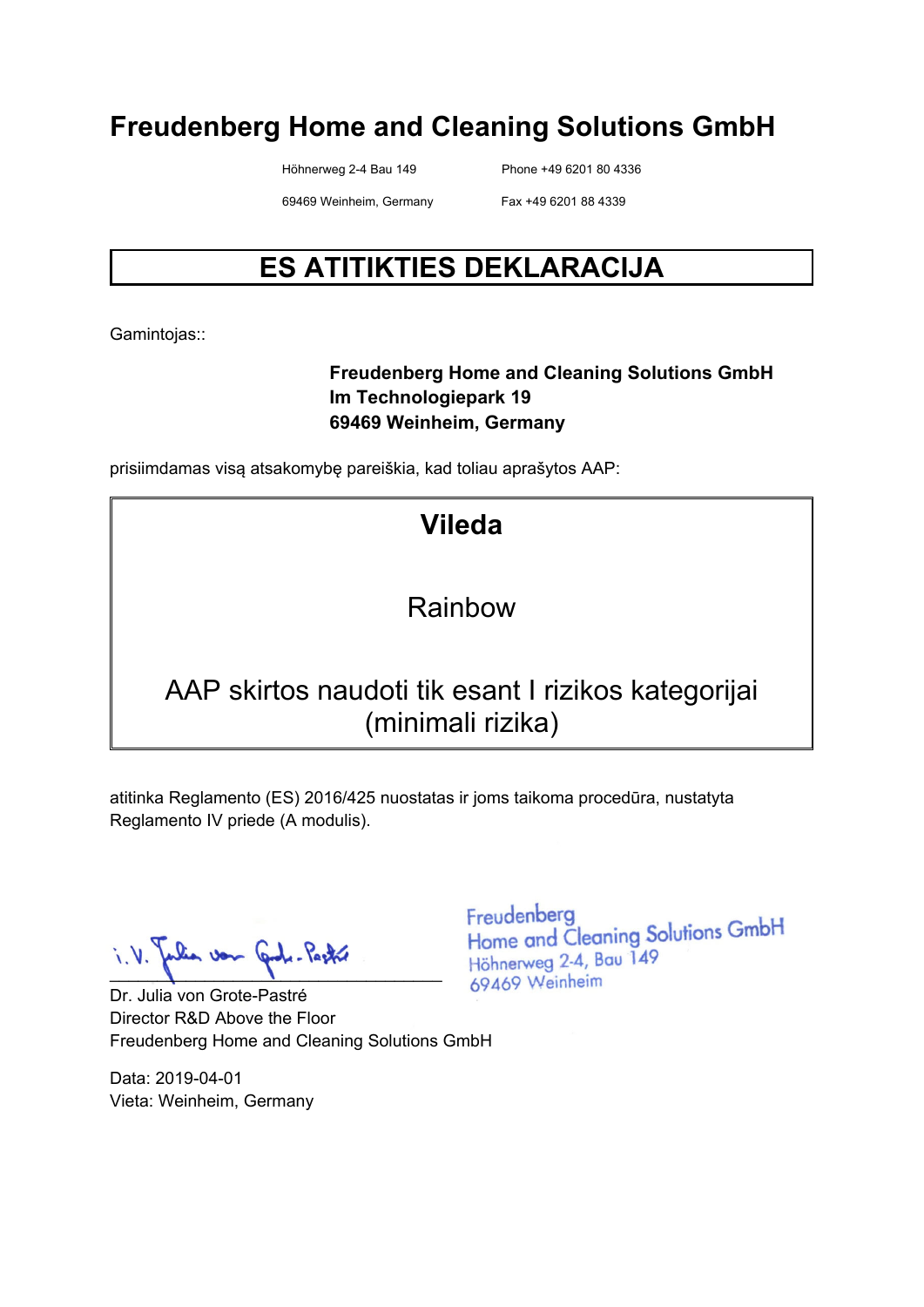Höhnerweg 2-4 Bau 149 Phone +49 6201 80 4336

69469 Weinheim, Germany Fax +49 6201 88 4339

# **EU MEGFELELŐSÉGI NYILATKOZAT**

A gyártó::

#### **Freudenberg Home and Cleaning Solutions GmbH Im Technologiepark 19 69469 Weinheim, Germany**

kizárólagos felelőssége tudatában nyilatkozik arról, hogy az alább meghatározott PPE:

**Vileda** 

Rainbow

### csak I. kategóriájú (minimális) kockázatok elleni használatra való PPE

megfelel a 2016/425 (EU) Rendelet követelményeinek, és vonatkozik rá a Rendelet IV. mellékletében (A modul) meghatározott eljárás.

lia von Graf. Pastre  $\blacksquare$ 

Dr. Julia von Grote-Pastré Director R&D Above the Floor Freudenberg Home and Cleaning Solutions GmbH

Dátum: 2019-04-01 Hely: Weinheim, Germany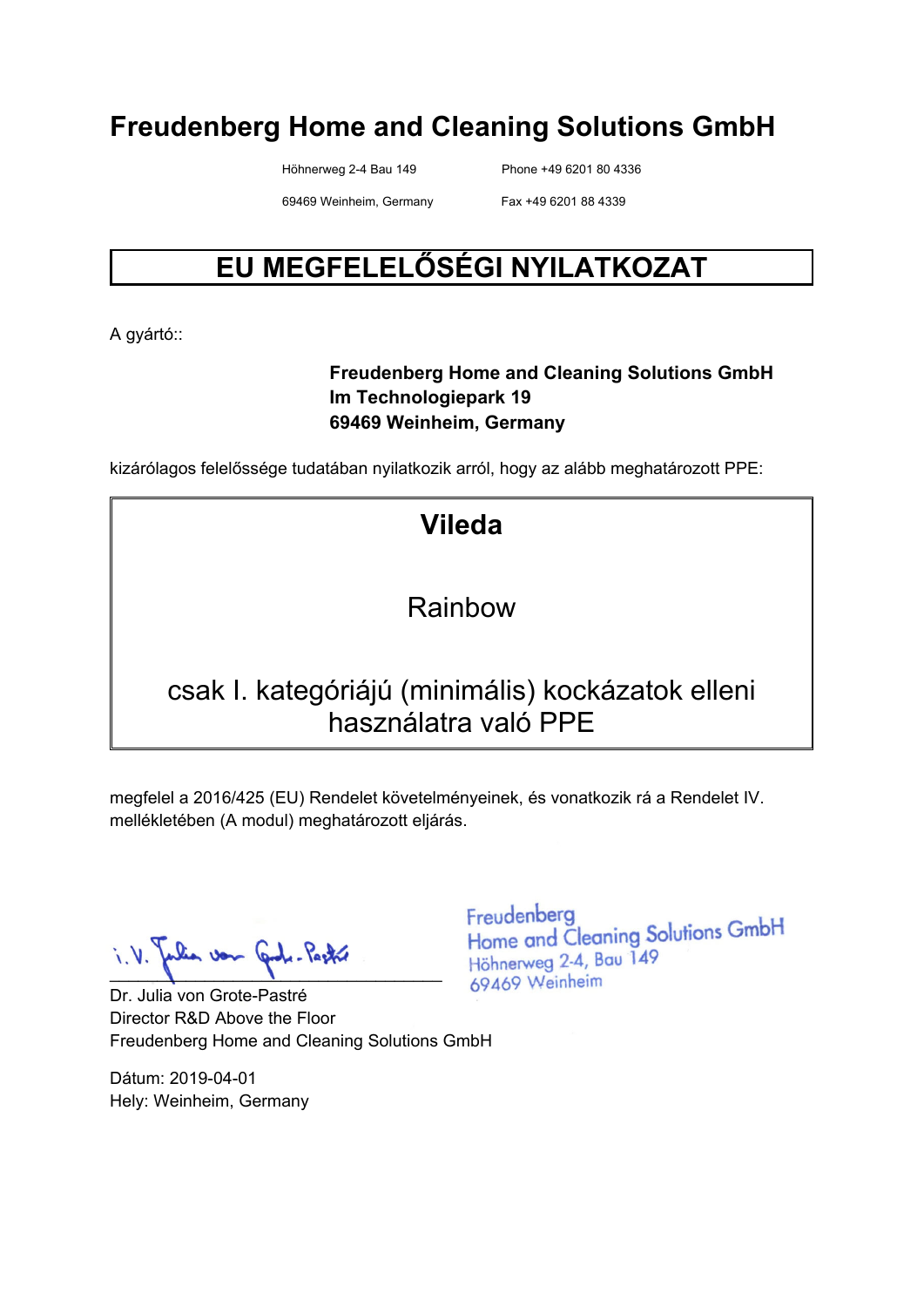Höhnerweg 2-4 Bau 149 Phone +49 6201 80 4336

69469 Weinheim, Germany Fax +49 6201 88 4339

# **DIKJARAZZJONI TA' KONFORMITÀ TAL-UE**

Il-manifattur::

#### **Freudenberg Home and Cleaning Solutions GmbH Im Technologiepark 19 69469 Weinheim, Germany**

jiddikjara fuq ir-responsabbiltà unika tiegħu, li l-PPE deskritt hawn taħt:

**Vileda** 

### Rainbow

# PPE li se jintuża kontra r-riskji ta' kategorija I (riskji minimi)

huwa konformi mad-dispożizzjonijiet tar-Regolament (UE) 2016/425 u huwa suġġett għallproċedura stabbilita fl-Anness IV (Modulu A) tar-Regolament.

lia von Cade-Pastre  $\blacksquare$ 

Dr. Julia von Grote-Pastré Director R&D Above the Floor Freudenberg Home and Cleaning Solutions GmbH

Data: 2019-04-01 Post: Weinheim, Germany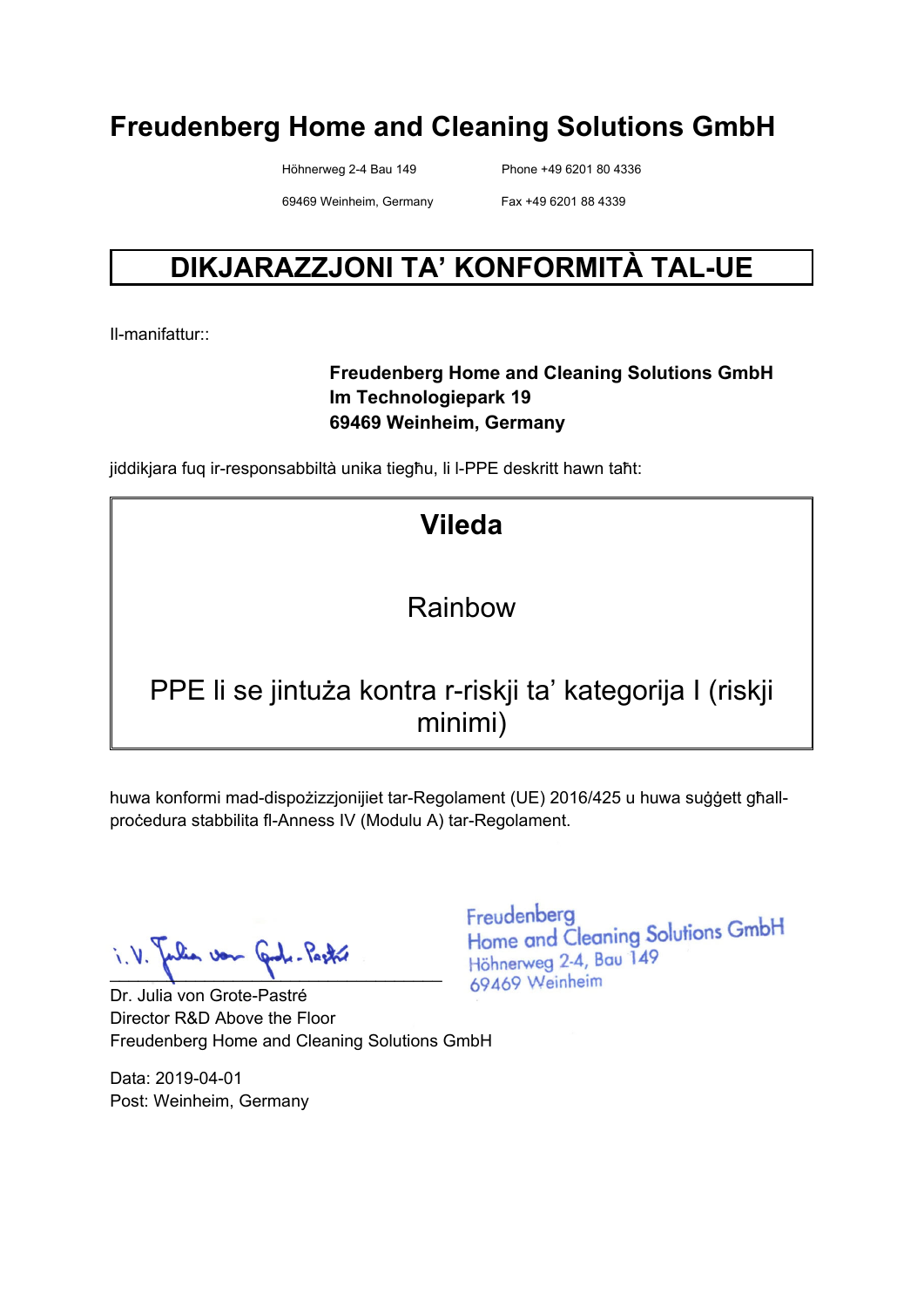Höhnerweg 2-4 Bau 149 Phone +49 6201 80 4336

69469 Weinheim, Germany Fax +49 6201 88 4339

# **EU-CONFORMITEITSVERKLARING**

De fabrikant<sup>::</sup>

#### **Freudenberg Home and Cleaning Solutions GmbH Im Technologiepark 19 69469 Weinheim, Germany**

verklaart onder zijn eigen verantwoordelijkheid dat de hieronder beschreven PBM:

**Vileda** 

### Rainbow

# PBM uitsluitend te gebruiken bij risico's van categorie I (minimaal risico)

is in overeenstemming met de bepalingen van Verordening (EU) nr. 2016/425 en valt onder de procedure van bijlage IV (module A) van de verordening.

lia von Graf. Pastre  $\blacksquare$ 

Dr. Julia von Grote-Pastré Director R&D Above the Floor Freudenberg Home and Cleaning Solutions GmbH

Datum: 2019-04-01 Plaats: Weinheim, Germany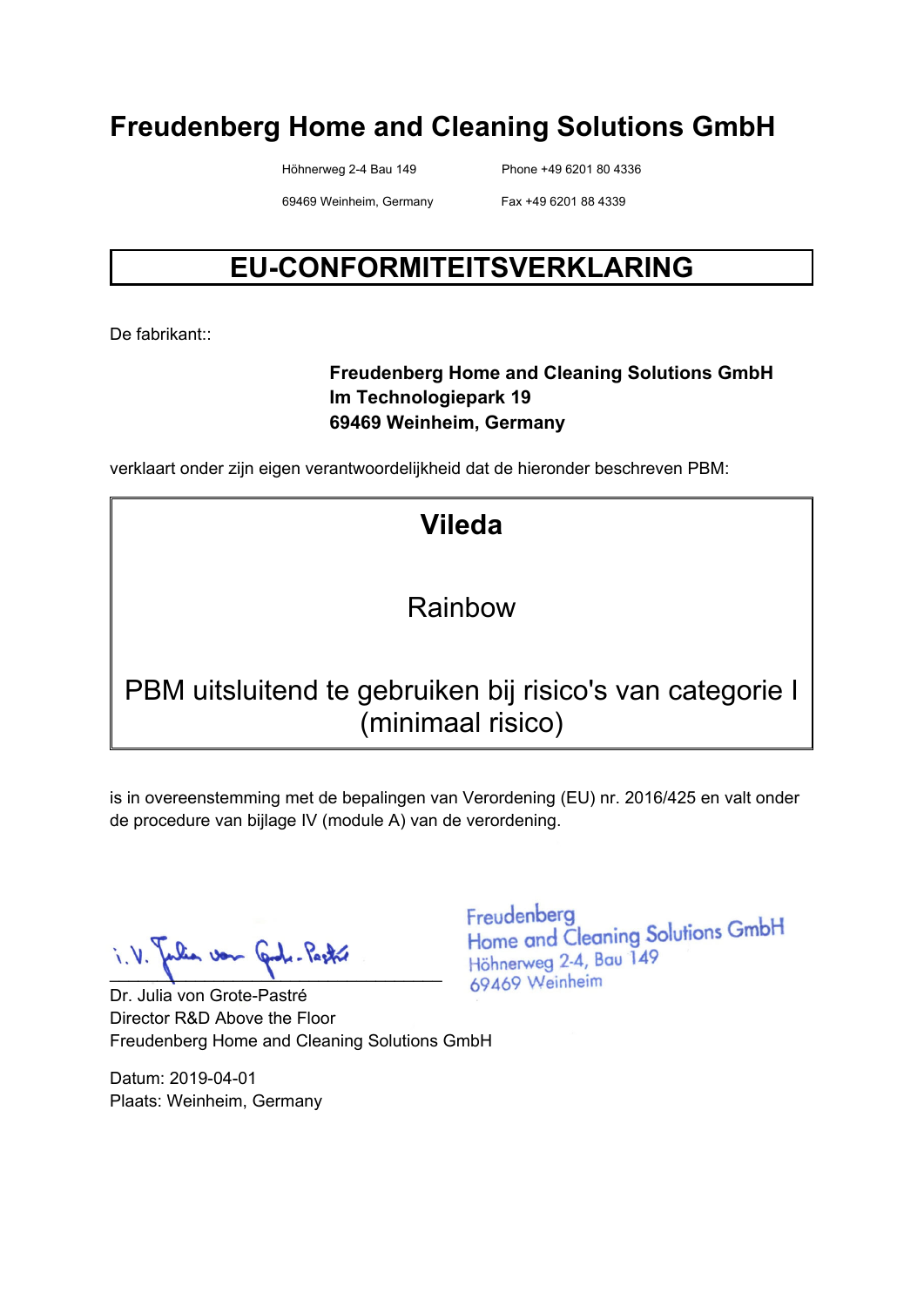Höhnerweg 2-4 Bau 149 Phone +49 6201 80 4336

69469 Weinheim, Germany Fax +49 6201 88 4339

# **DEKLARACJA ZGODNOŚCI UE**

Producent::

#### **Freudenberg Home and Cleaning Solutions GmbH Im Technologiepark 19 69469 Weinheim, Germany**

deklaruje, na swoją wyłączną odpowiedzialność, że ŚOI opisane poniżej:

**Vileda** 

### Rainbow

# ŚOI do stosowania wyłącznie w przypadku zagrożeń kategorii I (zagrożenia minimalne)

są zgodne z postanowieniami Rozporządzenia (UE) 2016/425 i podlegają procedurze określonej w Załączniku IV (Moduł A) Rozporządzenia.

 $\blacksquare$ 

Dr. Julia von Grote-Pastré Director R&D Above the Floor Freudenberg Home and Cleaning Solutions GmbH

Data: 2019-04-01 Miejsce: Weinheim, Germany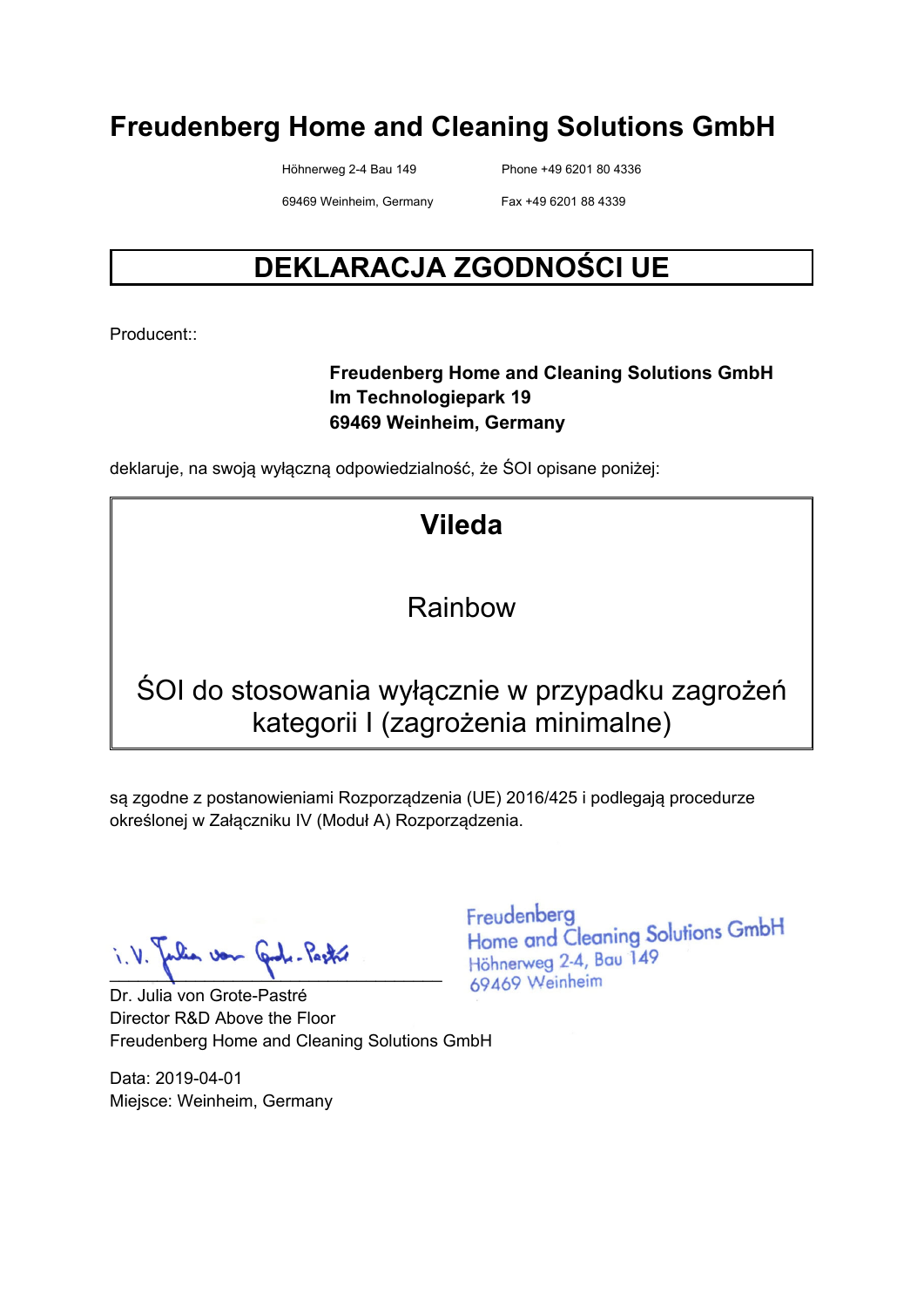Höhnerweg 2-4 Bau 149 Phone +49 6201 80 4336

69469 Weinheim, Germany Fax +49 6201 88 4339

# **DECLARAÇÃO UE DE CONFORMIDADE**

O fabricante:

#### **Freudenberg Home and Cleaning Solutions GmbH Im Technologiepark 19 69469 Weinheim, Germany**

declara, sob a sua exclusiva responsabilidade, que o EPI descrito a seguir:

**Vileda** 

#### Rainbow

### EPI destinado a ser utilizado unicamente contra riscos de categoria I (riscos mínimos)

está em conformidade com as disposições do Regulamento (UE) 2016/425 e está sujeito ao procedimento previsto no Anexo IV (Módulo A) do Regulamento.

 $\blacksquare$ 

Dr. Julia von Grote-Pastré Director R&D Above the Floor Freudenberg Home and Cleaning Solutions GmbH

Data: 2019-04-01 Local: Weinheim, Germany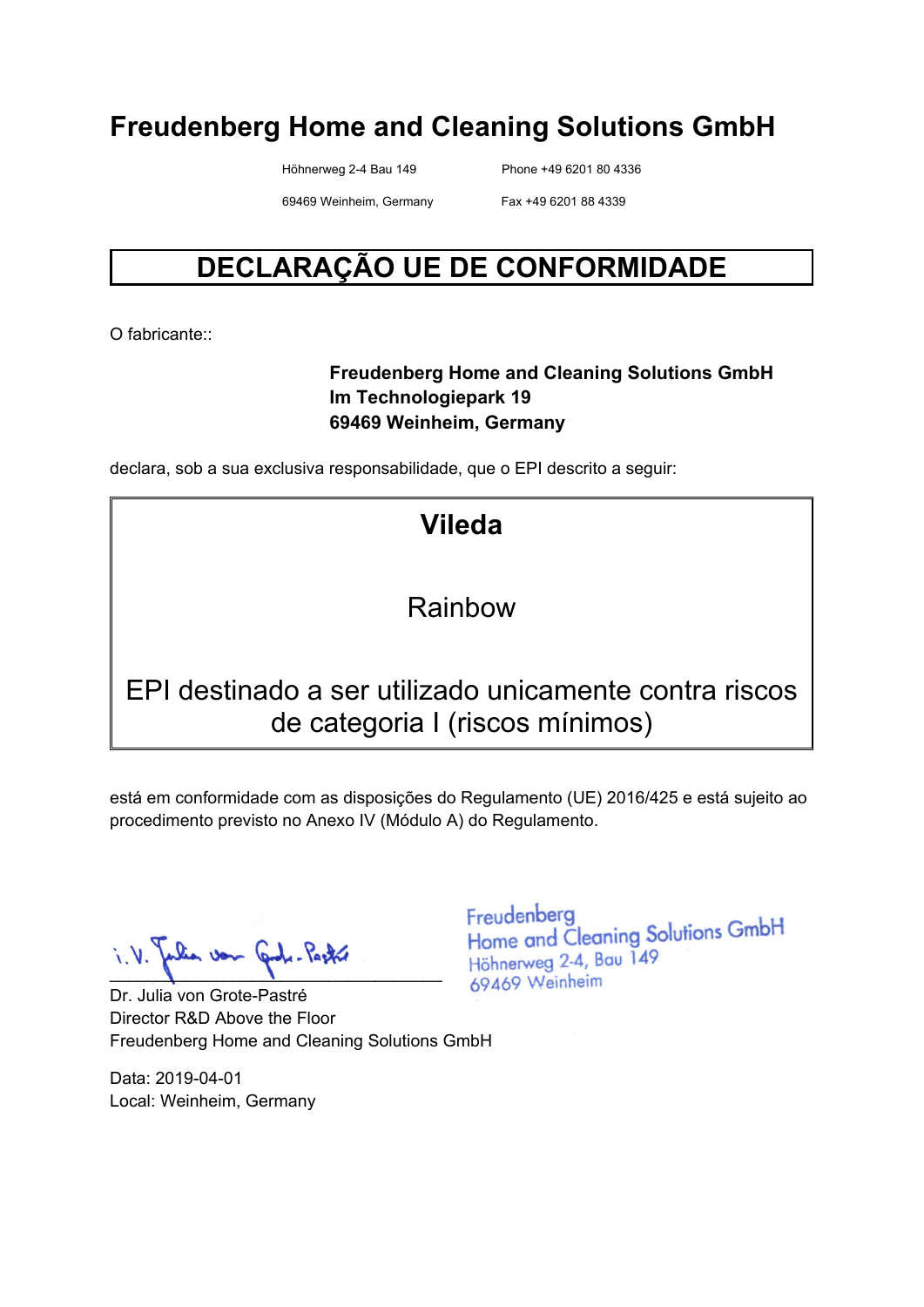Höhnerweg 2-4 Bau 149 Phone +49 6201 80 4336

69469 Weinheim, Germany Fax +49 6201 88 4339

# **DECLARAŢIE DE CONFORMITATE UE**

Producătorul::

#### **Freudenberg Home and Cleaning Solutions GmbH Im Technologiepark 19 69469 Weinheim, Germany**

declară pe propria răspundere că EIP descris în cele ce urmează:

**Vileda** 

Rainbow

### EIP utilizat numai împotriva riscurilor (minimale) de categoria I

este în conformitate cu prevederile Regulamentului (UE) 2016/425, și face obiectul procedurii definite în anexa IV (Modulul A) la Regulament.

lia von Graf. Pastre  $\blacksquare$ 

Dr. Julia von Grote-Pastré Director R&D Above the Floor Freudenberg Home and Cleaning Solutions GmbH

Dată: 2019-04-01 Loc: Weinheim, Germany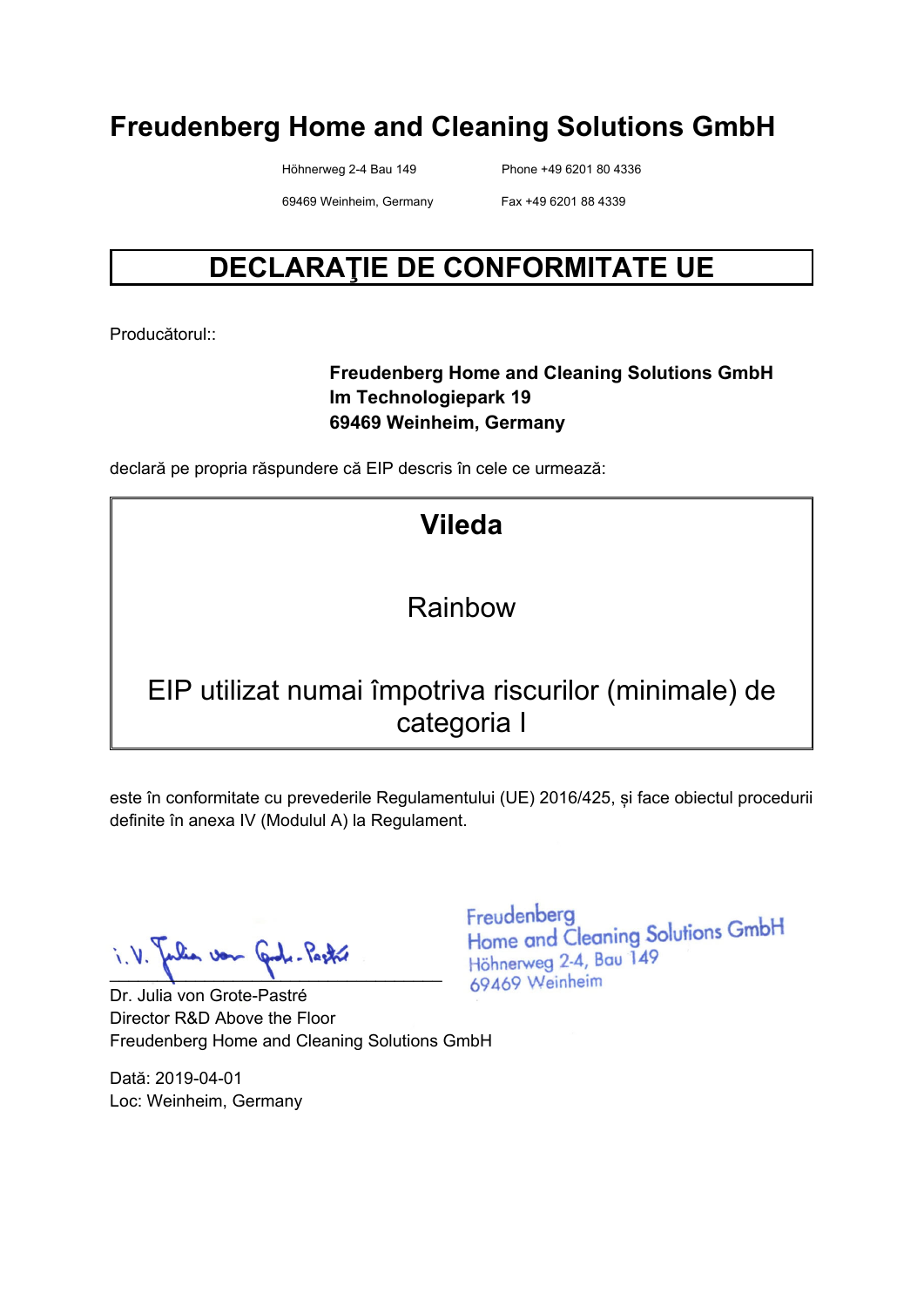Höhnerweg 2-4 Bau 149 Phone +49 6201 80 4336

69469 Weinheim, Germany Fax +49 6201 88 4339

# **VYHLÁSENIE O ZHODE EÚ**

Výrobca::

#### **Freudenberg Home and Cleaning Solutions GmbH Im Technologiepark 19 69469 Weinheim, Germany**

vyhlasuje na svoju výlučnú zodpovednosť, že osobný ochranný prostriedok (OOP) opísaný ďalej:

# **Vileda**

# Rainbow

# OOP na použitie len pre riziká kategórie I (minimálne riziká)

je v súlade s ustanoveniami nariadenia (EÚ) č. 2016/425 a podlieha postupu stanovenému v prílohe IV (modul A) nariadenia.

 $\blacksquare$ 

Dr. Julia von Grote-Pastré Director R&D Above the Floor Freudenberg Home and Cleaning Solutions GmbH

Dátum: 2019-04-01 Miesto: Weinheim, Germany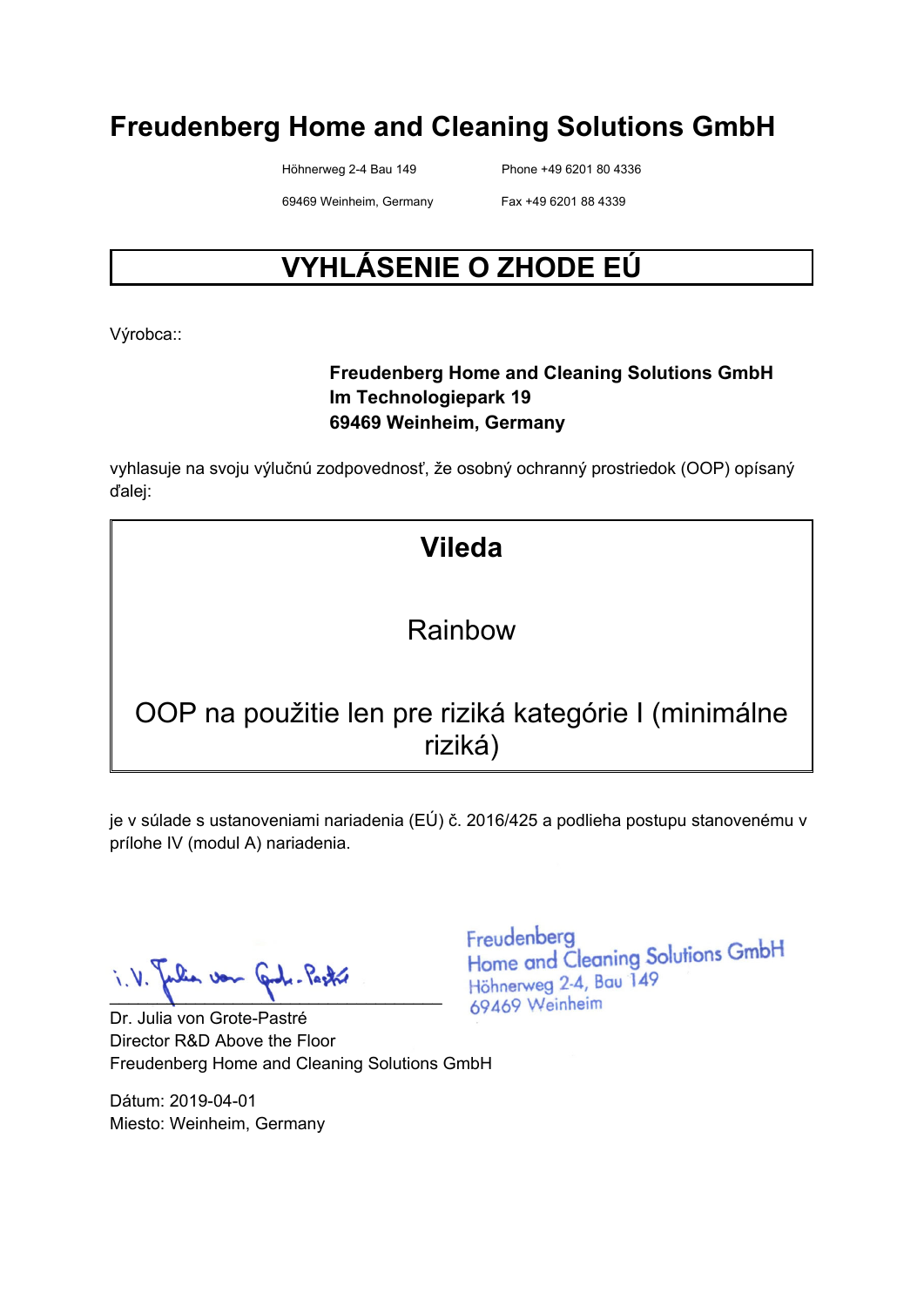Höhnerweg 2-4 Bau 149 Phone +49 6201 80 4336

69469 Weinheim, Germany Fax +49 6201 88 4339

# **IZJAVA EU O SKLADNOSTI**

Proizvajalec::

#### **Freudenberg Home and Cleaning Solutions GmbH Im Technologiepark 19 69469 Weinheim, Germany**

izključno na svojo odgovornost izjavlja, da je osebna zaščitna oprema, opisana v nadaljevanju:

# **Vileda**

### Rainbow

# Osebna zaščitna oprema, ki se uporablja proti tveganjem kategorije I (minimalna tveganja)

je v skladu z določbami Uredbe (EU) 2016/425 in je predmet postopka iz Priloge IV (modul A) uredbe.

Jon  $\blacksquare$ 

Dr. Julia von Grote-Pastré Director R&D Above the Floor Freudenberg Home and Cleaning Solutions GmbH

Datum: 2019-04-01 Kraj: Weinheim, Germany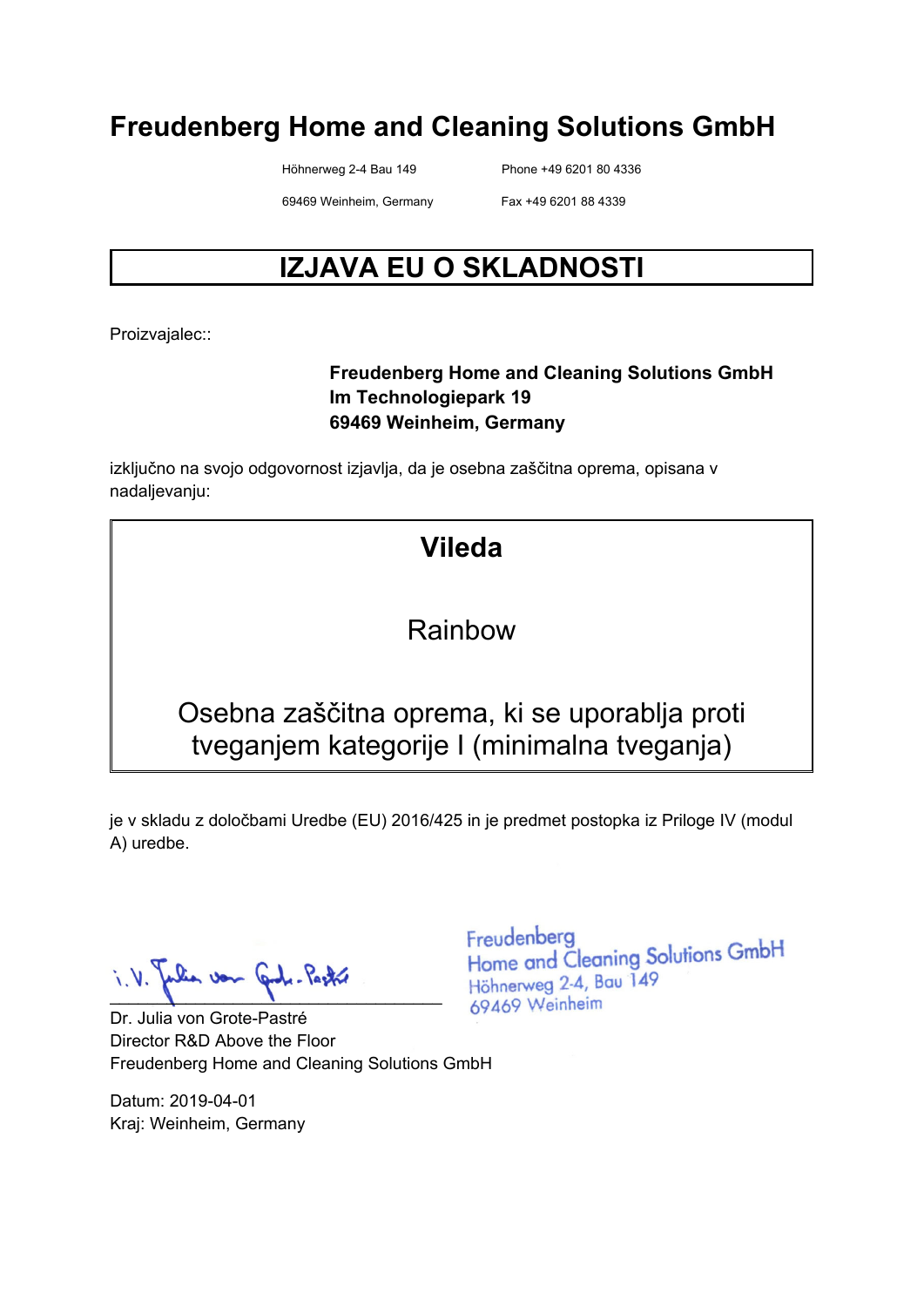Höhnerweg 2-4 Bau 149 Phone +49 6201 80 4336

69469 Weinheim, Germany Fax +49 6201 88 4339

# **EU:N VAATIMUSTENMUKAISUUSVAKUUTUS**

Valmistaja::

#### **Freudenberg Home and Cleaning Solutions GmbH Im Technologiepark 19 69469 Weinheim, Germany**

vakuuttaa yksinomaisella vastuullaan, että seuraavassa kuvattu henkilönsuojain:

**Vileda** 

Rainbow

# Vain kategorian I riskejä vastaan käytettävä henkilönsuojain (minimaaliset riskit)

on yhdenmukainen asetuksen (EU) 2016/425 mukaisesti ja sitä koskee asetuksen liitteessä IV (moduuli A) määritetty menettely.

pulia von Gode-Pastre

Dr. Julia von Grote-Pastré Director R&D Above the Floor Freudenberg Home and Cleaning Solutions GmbH

Päiväys: 2019-04-01 Paikka: Weinheim, Germany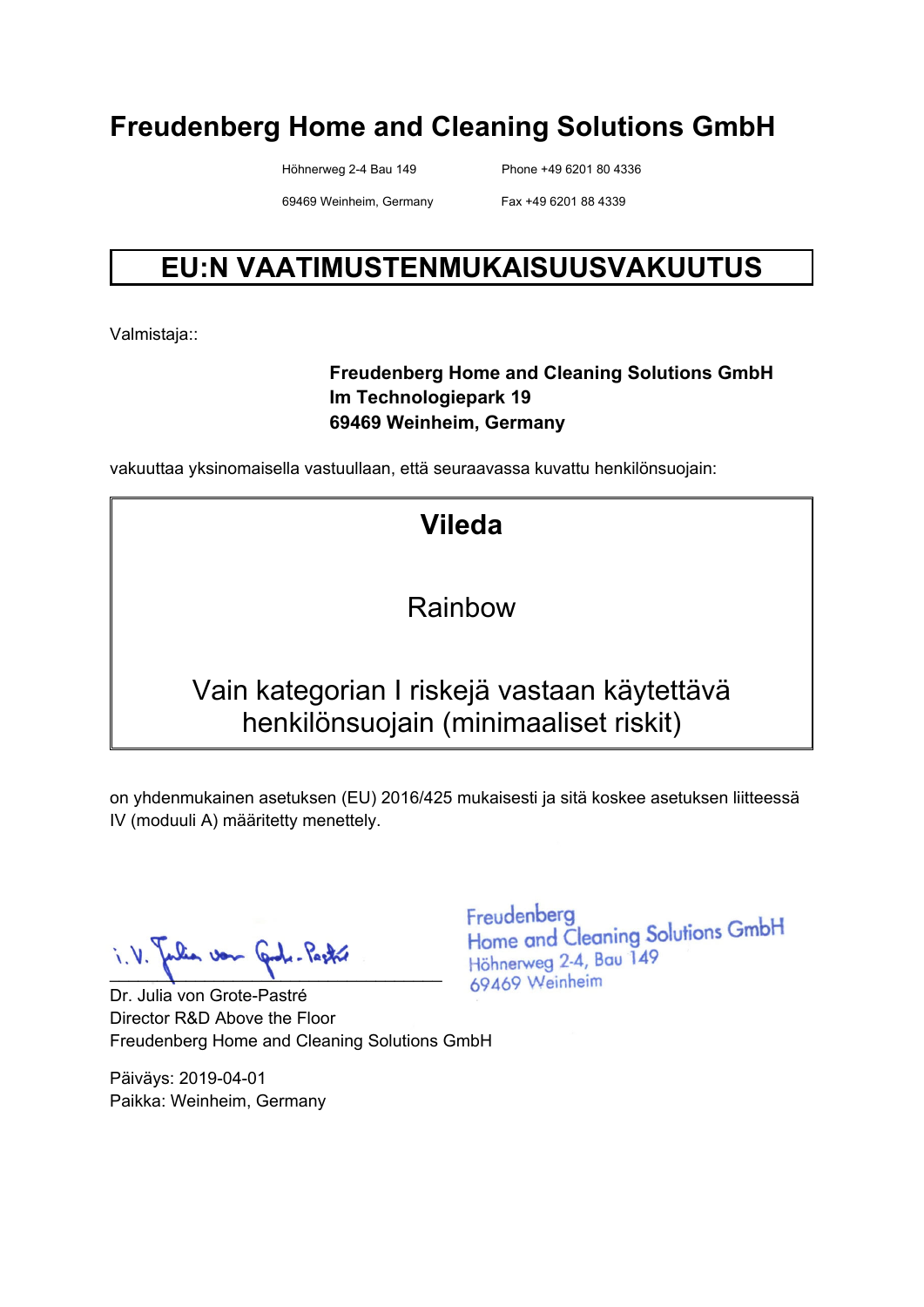Höhnerweg 2-4 Bau 149 Phone +49 6201 80 4336

69469 Weinheim, Germany Fax +49 6201 88 4339

# **EU-FÖRSÄKRAN OM ÖVERENSSTÄMMELSE**

Tillverkare::

#### **Freudenberg Home and Cleaning Solutions GmbH Im Technologiepark 19 69469 Weinheim, Germany**

förklarar under eget ansvar att den PPE-produkt som beskrivs nedan:

**Vileda** 

### Rainbow

# PPE-produkt som enbart ska användas mot risker av kategori I (minimala risker)

överensstämmer med bestämmelserna i förordning (EU) 2016/425 och omfattas av förfarandet som beskrivs i bilaga IV (modul A) i förordningen.

 $\blacksquare$ 

Dr. Julia von Grote-Pastré Director R&D Above the Floor Freudenberg Home and Cleaning Solutions GmbH

Datum: 2019-04-01 Ort: Weinheim, Germany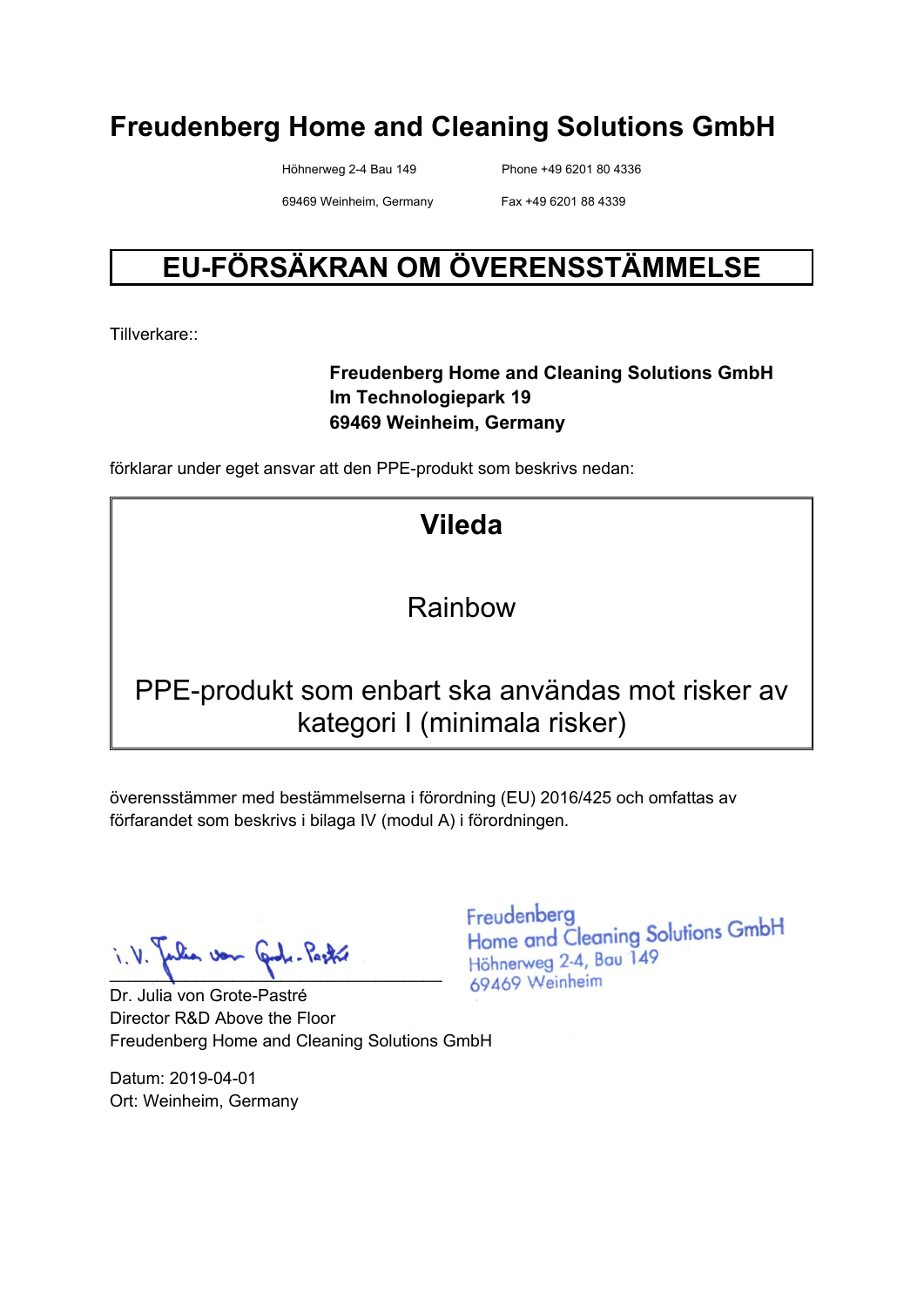Höhnerweg 2-4 Bau 149 Phone +49 6201 80 4336

69469 Weinheim, Germany Fax +49 6201 88 4339

# **EU-ERKLÆRING OM OVERENSSTEMMELSE**

Produsenten::

#### **Freudenberg Home and Cleaning Solutions GmbH Im Technologiepark 19 69469 Weinheim, Germany**

erklærer på eget ansvar at PPE beskrevet nedenfor:

# **Vileda**

### Rainbow

### PPE som kun skal brukes mot kategori I (minimal risiko)

er i samsvar med bestemmelsene i regulativ (EU) 2016/425 og er underlagt prosedyren fastsatt i vedlegg IV (modul A) i regulativ.

 $\blacksquare$ 

Dr. Julia von Grote-Pastré Director R&D Above the Floor Freudenberg Home and Cleaning Solutions GmbH

Dato: 2019-04-01 Sted: Weinheim, Germany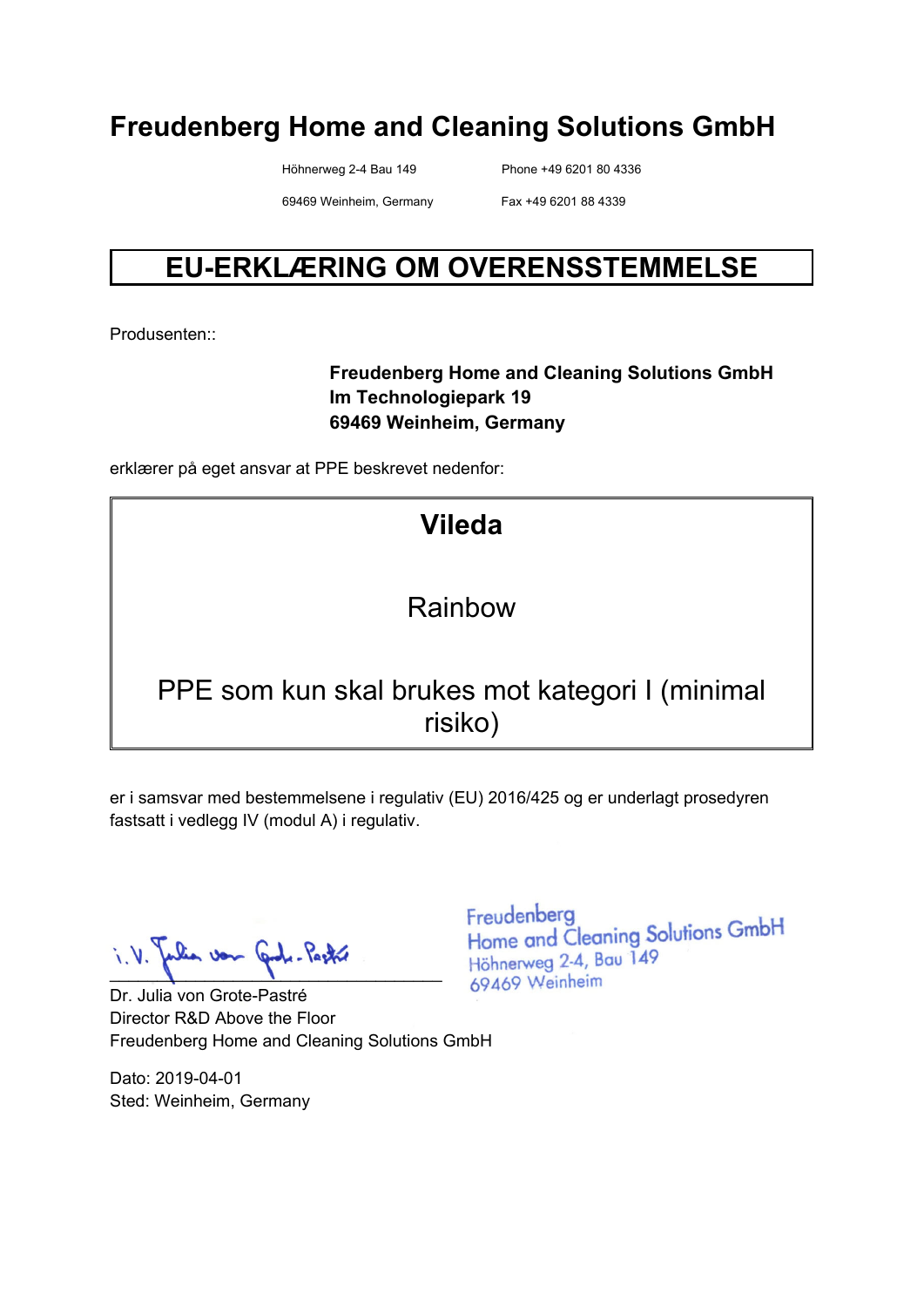Höhnerweg 2-4 Bau 149 Phone +49 6201 80 4336

69469 Weinheim, Germany Fax +49 6201 88 4339

# **ДЕКЛАРАЦИЯ СООТВЕТСТВИЯ ЕС**

Производитель::

#### **Freudenberg Home and Cleaning Solutions GmbH Im Technologiepark 19 69469 Weinheim, Germany**

заявляет под свою исключительную ответственность, что СИЗ, описание которого приведено ниже:

**Vileda** 

#### Rainbow

### СИЗ, предназначенное для защиты только от рисков категории I (минимальные риски)

соответствует требованиям Регламента (ЕС) 2016/425 и подвергается процедуре, изложенной в приложении IV (модуль A) Регламента.

 $\blacksquare$ 

Dr. Julia von Grote-Pastré Director R&D Above the Floor Freudenberg Home and Cleaning Solutions GmbH

Дата: 2019-04-01 Место: Weinheim, Germany Freudenberg Home and Cleaning Solutions GmbH Höhnerweg 2-4, Bau 149 69469 Weinheim

# **Freudenberg Home and Cleaning Solutions GmbH**

Höhnerweg 2-4 Bau 149 Phone +49 6201 80 4336